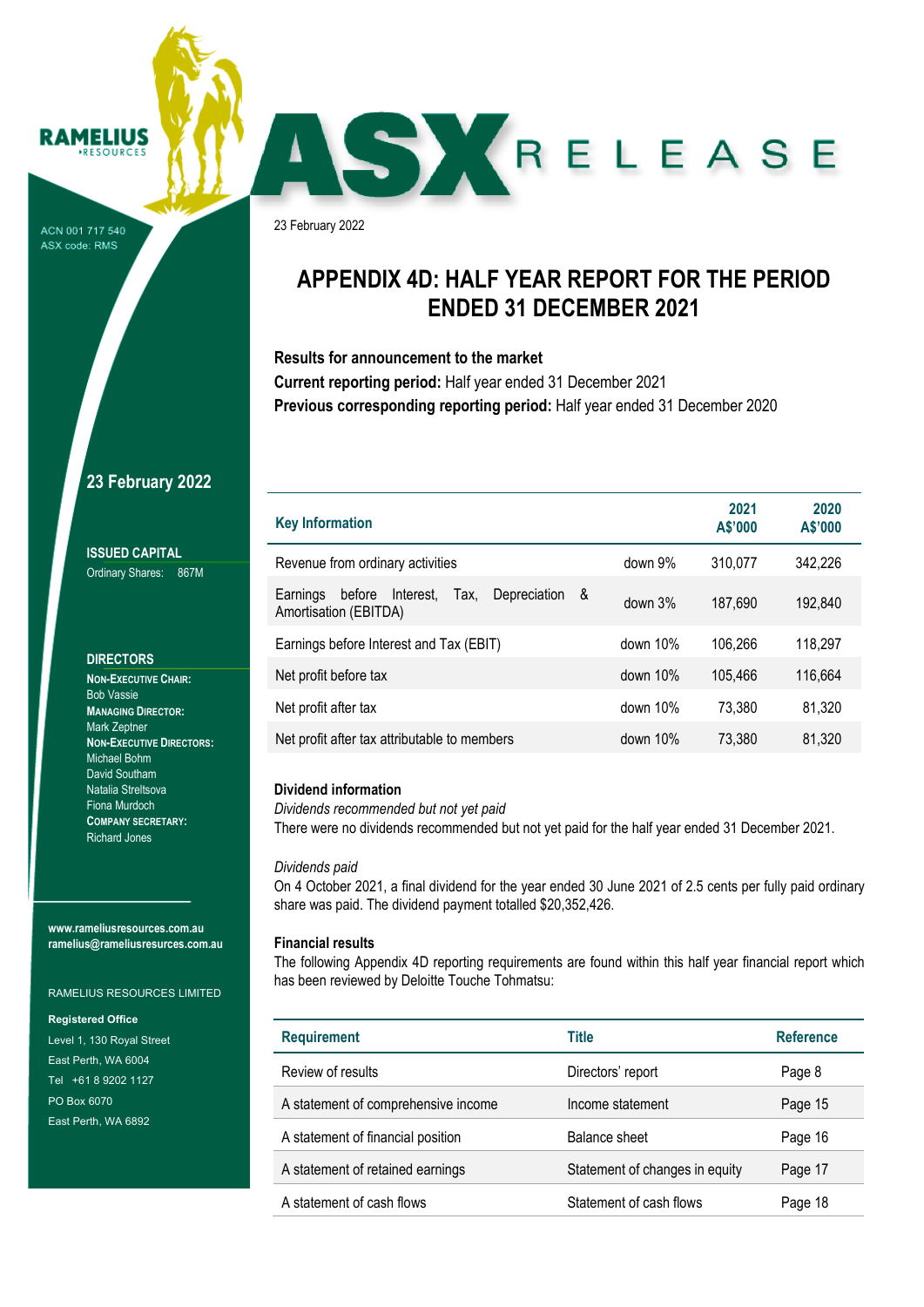| Net tangible assets per ordinary share        | 31 December<br>2021<br>AS CDS | 31 December<br>2020<br>AS cps |
|-----------------------------------------------|-------------------------------|-------------------------------|
| Net tangible asset backing per ordinary share | 0.90                          | 0.72                          |

| <b>Earnings per share</b>  | 31 December<br>2021<br>A\$ cps | 31 December<br>2020<br>A\$ cps |
|----------------------------|--------------------------------|--------------------------------|
| Basic earnings per share   | 8.89                           | 10.06                          |
| Diluted earnings per share | 8.78                           | 9.93                           |

### **Changes in controlled entities**

During the year the Group acquired of the following entities.

| <b>Date</b>                                  | <b>Type</b> | <b>Name</b>                               |
|----------------------------------------------|-------------|-------------------------------------------|
| 12 November 2021                             | Acquisition | Apollo Consolidated Limited               |
| Subsidiaries of Apollo Consolidated Limited: |             |                                           |
| 12 November 2021                             | Acquisition | AC Minerals Pty Ltd                       |
| 12 November 2021                             | Acquisition | Aspire Minerals Pty Ltd                   |
| 12 November 2021                             | Acquisition | AC28 Pty Ltd                              |
| 12 November 2021                             | Acquisition | Mount Fouimba Resources Côte d'Ivoire S.A |
| 12 November 2021                             | Acquisition | Calabash Sarl                             |
| 12 November 2021                             | Acquisition | Apollo Guinea SARLU                       |

### **Associates and joint venture entities**

The Group has the following direct interests in unincorporated joint operations:

| Joint operation project | Joint operation partner           | <b>Principal activity</b> | 31 December 2021 |
|-------------------------|-----------------------------------|---------------------------|------------------|
| Nulla South             | <b>Chalice Gold Mines Limited</b> | Gold Exploration          | 75%*             |
| Gibb Rock               | <b>Chalice Gold Mines Limited</b> | <b>Gold Exploration</b>   | $0\%$ *          |
| Coogee Farm out         | Unlisted entity                   | Gold Exploration          | Diluting 90%     |
| Parker Dome             | Unlisted entity                   | <b>Gold Exploration</b>   | $0\%$ *          |
| Mt Finnerty             | Rogue Resources <sup>^</sup>      | Gold Exploration          | $0\%$ *          |
| Jupiter                 | Kinetic Gold#                     | Gold Exploration          | 0%*              |

\* Ramelius earning in / ^Rogue Resources is a subsidiary of Westar Resources Ltd / # Kinetic Gold is a subsidiary of Renaissance Gold Inc.

### **Audit**

This report is based on financial statements which have been subject to a review by Deloitte Touche Tohmatsu.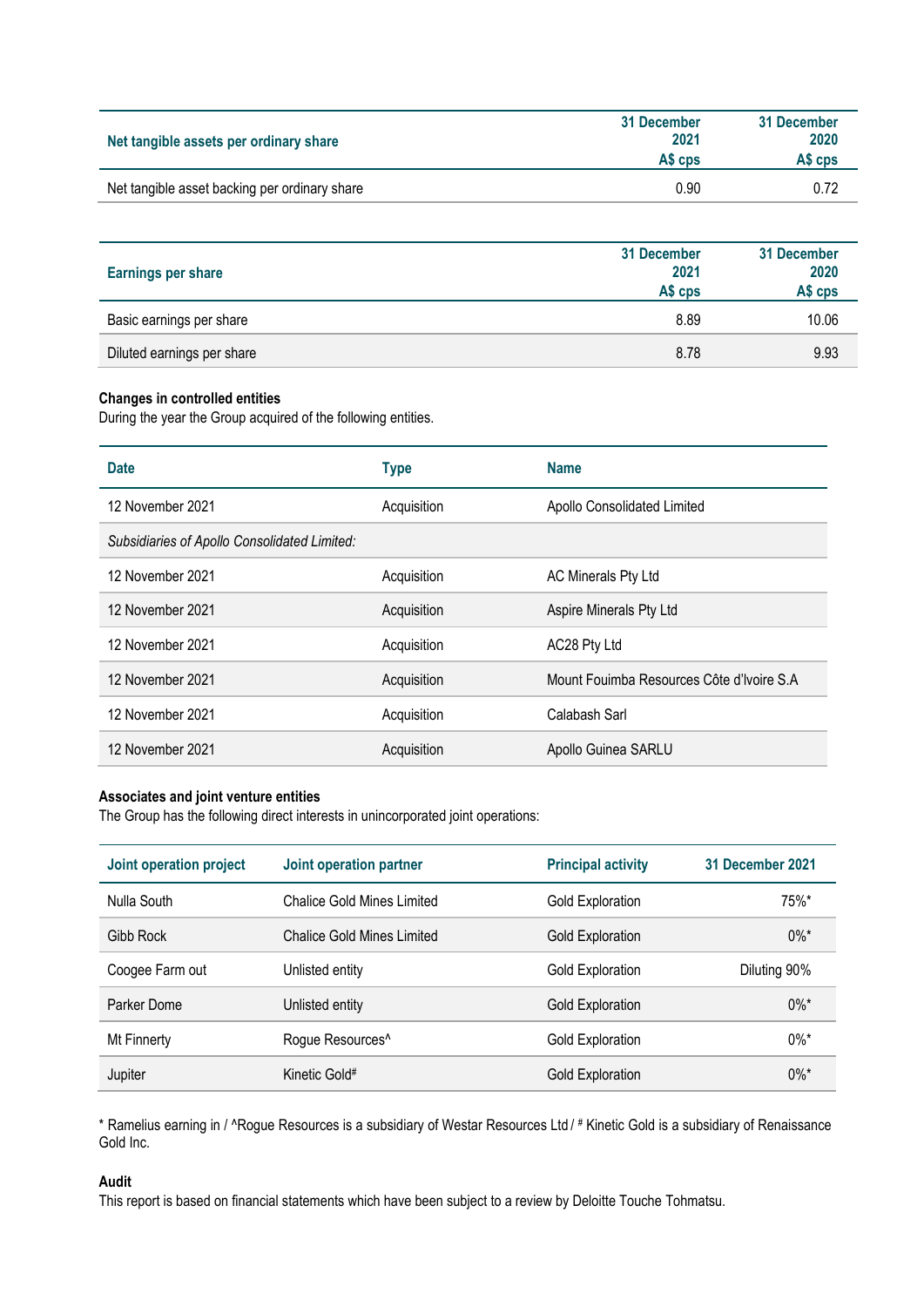

## **2022 Half year report**

**For the six months ended 31 December 2021** 

It is recommended that the 2022 half year report is read in conjunction with the 30 June 2021 annual financial report of Ramelius Resources Limited together with any public announcements made by Ramelius Resources Limited during the half year ended 31 December 2021 in accordance with the continuous disclosure obligations arising under the *Corporation Act 2001.*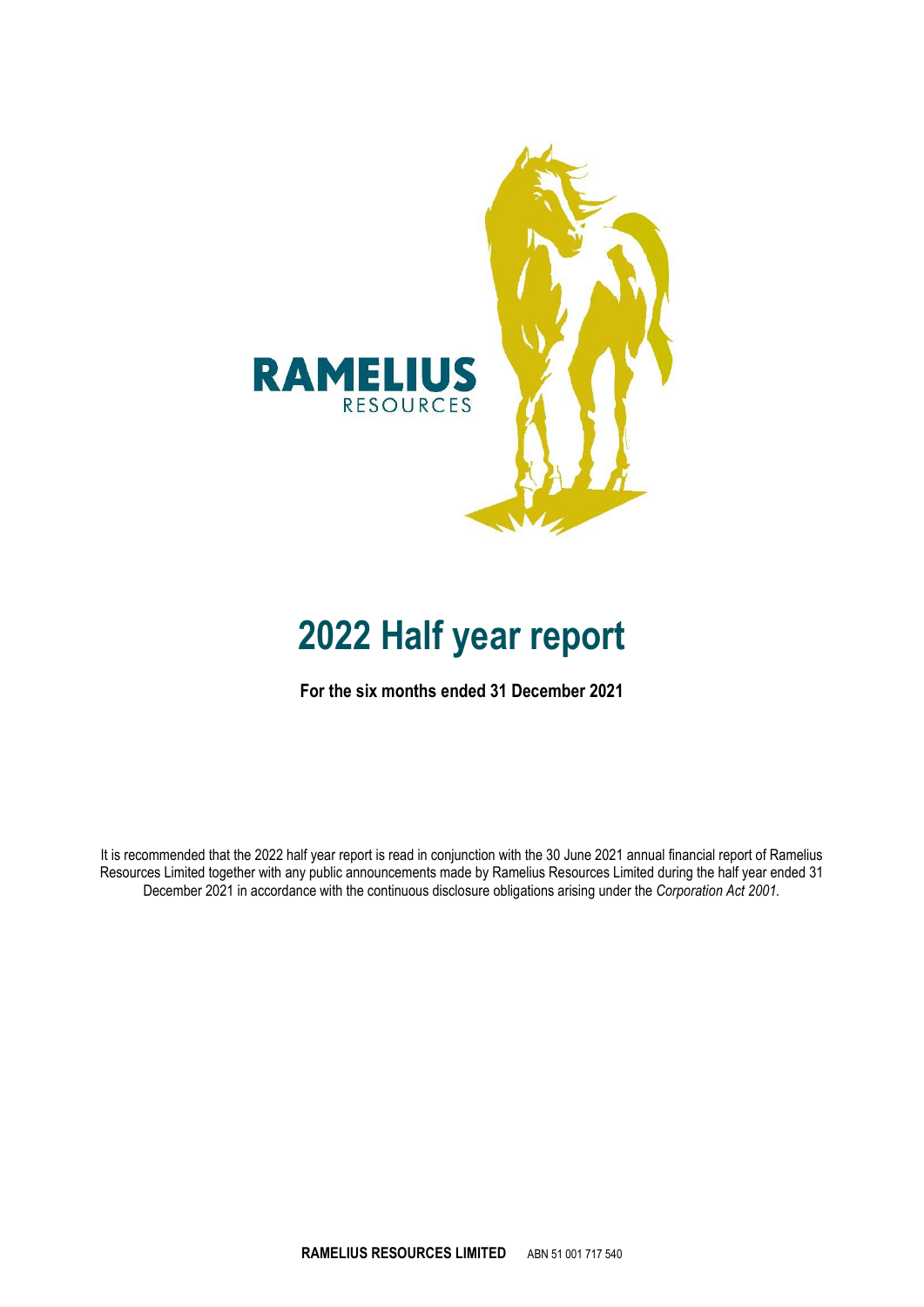### **About this report**

This half year report is a summary of Ramelius and its subsidiary companies operations and financial position as at 31 December 2021 and performance for the half year ended on that date.

In this report references to 'Ramelius', 'the Company', and 'the Group' refer to Ramelius Resources Limited (ABN 51 001 717 540) and its subsidiary companies', unless otherwise stated.

References in this report to the 'half year' are to the financial period 1 July 2021 to 31 December 2021 unless otherwise stated. The prior corresponding period is the half year ended 31 December 2020.

All dollar figures are expressed in Australian dollars (AUD) unless otherwise stated.

| <b>Table of contents</b>                                       | <b>Page</b>    |
|----------------------------------------------------------------|----------------|
| Directors' report                                              | $\overline{2}$ |
| Operations review<br>$\overline{\phantom{a}}$                  | 3              |
| Financial review<br>٠                                          | 8              |
| Auditor's independence declaration<br>$\overline{\phantom{a}}$ | 13             |
|                                                                |                |
| Half year financial report                                     | 14             |
| <b>Financial statements</b><br>٠                               | 15             |
| Notes to the financial statements<br>$\overline{\phantom{a}}$  | 19             |
|                                                                |                |
| <b>Signed reports</b>                                          | 27             |
| Directors' declaration<br>٠                                    | 27             |
| Independent auditor's review report<br>۰                       | 28             |
| <b>Corporate directory</b>                                     | 30             |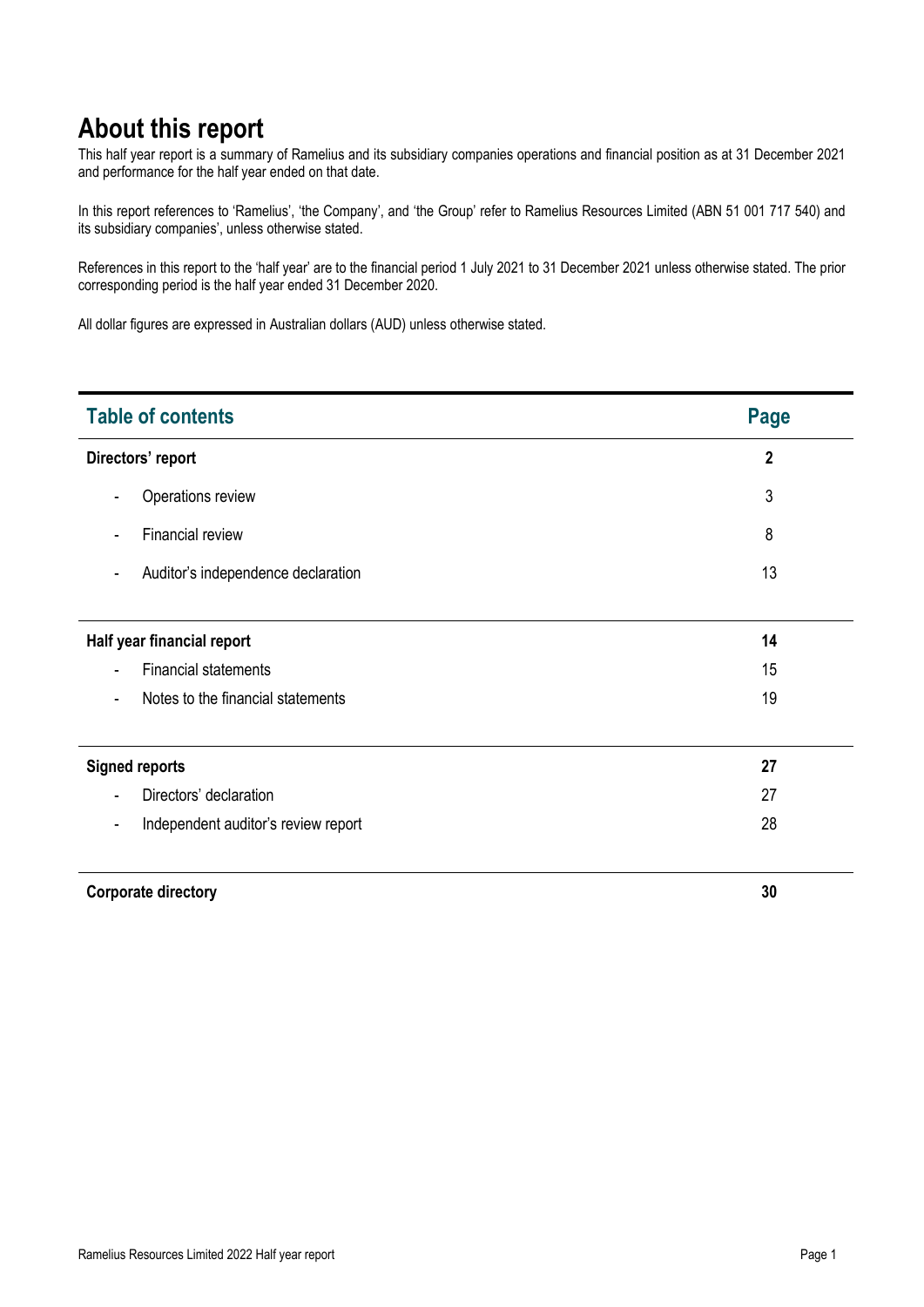Your directors present their report on Ramelius Resources Limited and the entities it controlled at the end of, or during, the half year ended 31 December 2021.

### **Directors**

Except as otherwise stated below, the directors in office during the half year reporting period and as at the date of this report are shown below.

Bob Vassie Mark Zeptner Michael Bohm David Southam Natalia Streltsova Fiona Murdoch (appointed 1 December 2021)

### **Key highlights for the half year**

### **Acquisition of the Rebecca Gold Project (Apollo Consolidated Limited)**

The Rebecca Gold Project **(Rebecca**) is the primary asset of Apollo Consolidated Limited (**Apollo**) which was acquired by Ramelius during the period. Rebecca comprises 160km<sup>2</sup> of tenure located approximately 150km east of Kalgoorlie in the Eastern Goldfields of Western Australia (**WA**). The Rebecca Gold Project currently consists of three deposits being Rebecca, Duke, and Duchess along with the Cleo discovery (located 1.5km west of the Rebecca deposit). The Mineral Resource estimate is currently 29.1Mt at 1.2g/t for 1.1 million ounces of contained gold.

On 18 October 2021 Ramelius announced an off market takeover offer for Apollo. Under the offer, Apollo shareholders were to receive 0.1375 Ramelius shares and cash consideration of A\$0.34 for every Apollo share held. On the same day, the Apollo Board unanimously recommended that Apollo shareholders accept the Ramelius offer. On 1 November 2021, in response to a competing proposal from Gold Road Resources Ltd, Ramelius increased its offer to 0.1778 Ramelius shares and cash consideration of A\$0.34 for every Apollo share and made the offer unconditional, which again was unanimously supported by the Apollo Board.

Control was obtained on 12 November 2021 with Ramelius holding a relevant interest in Apollo of 51.6%, or 150,426,011 Apollo shares. The compulsory acquisition process commenced on 7 December 2021 with Ramelius obtaining 100% control on 17 December 2021.

Up to 31 December 2021 a total of \$67.0 million of cash consideration (net of cash acquired) had been paid along with 50,858,611 Ramelius shares issued to Apollo share and option holders as part of the takeover. Subsequent to the period end a total of \$2.1 million cash consideration was paid along with 991,761 Ramelius shares issued relating to the compulsory acquisition process. Acquisition costs totalled \$11.0 million which includes an estimate of the stamp duty payable on the transaction.

### **Development of Penny Gold Mine**

Open pit mining commenced at the Penny Gold Mine (**Penny**) during the period with the small Magenta pit being completed. The Magenta pit contained a small quartz lode, however its primary purpose will be to serve as a dewatering location for the Penny West cut back and Penny North underground. In addition to the Magenta pit the Penny West cut back works were well advanced to re-establish a suitable long term ramp access and underground portal location in the north wall. These works are expected to be completed in the March 2022 Quarter with highwall preparation for the underground portal occurring late in that Quarter.

During the period a total of 17,824t at 3.41g/t for 1,953 ounces of contained gold was mined and stockpiled awaiting transport to the Mt Magnet mill later in the year.

### **Commencement of haulage and processing of Tampia Gold Mine ore**

Following the commencement of mining at the Tampia Gold Mine (**Tampia**) late in the 2021 financial year haulage and processing commenced in this half year. Despite our ore haulage contractor facing labour shortages exacerbated by the WA border closure haulage levels were close to that expected with Tampia's higher grade ore taking priority over Marda ore. For the period, a total of 316kt of ore at a grade of 3.01g/t was hauled to, and milled at, the Edna May mill for a total recovered gold of 28,252 ounces.

### **COVID-19**

Ramelius maintains certain procedures, related to physical distancing and pre commute screening. The Company continues to apply new restrictions as they are introduced, wearing of clinical masks on aircraft and in the workplace where required, as well as carrying out temperature testing and screening processes prior to commuting to sites. Ramelius has secured sufficient supplies of PPE and rapid antigen test kits for testing required upon a COVID-19 outbreak. The Company has run COVID-19 on site emergency drills and corporate crisis management exercises in order to be as prepared as possible.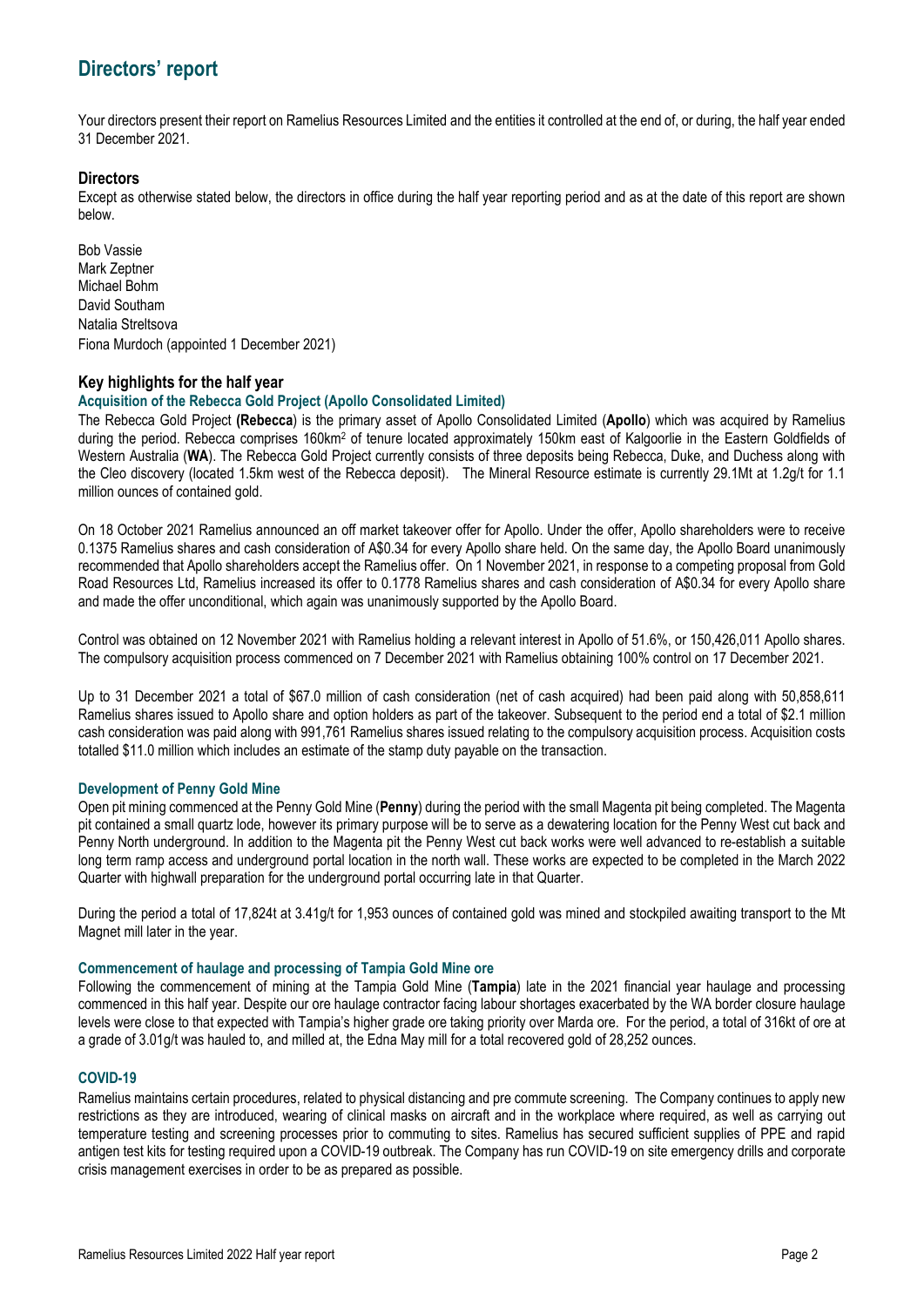Mandatory vaccination requirements, introduced by the WA government during the half year to 31 December 2021, have resulted in the loss of approximately 2.5% of the Ramelius employed workforce (7 out of 300) and reportedly a similar percentage of contractor employees. These workers may be in a position to return to their roles if they become vaccinated in accordance with WA government requirements.

There were no other significant changes in the state of affairs of the Group that occurred during the half year not otherwise disclosed in this report or the financial statements.

### **Dividends**

Dividends paid to members during the half year were as follows:

|                                                                                                                                     | 31 Dec 2021<br>\$M | 31 Dec 2020<br>\$M |
|-------------------------------------------------------------------------------------------------------------------------------------|--------------------|--------------------|
| Final dividend for the year ended 30 June 2021 of 2.5 cents (2020: 2 cents) per fully paid<br>ordinary share paid on 4 October 2021 | 20.4               | 16.2               |

**Table 1**: Dividends paid during the half year

### **Events since the end of the reporting period**

There were no matters or circumstances that have arisen since 31 December 2021 that have, or may, significantly affect the Group's operations, results, or state of affairs, or may do so in the future.

### **Operations review**



**Figure 1**: Ramelius' operations & development project locations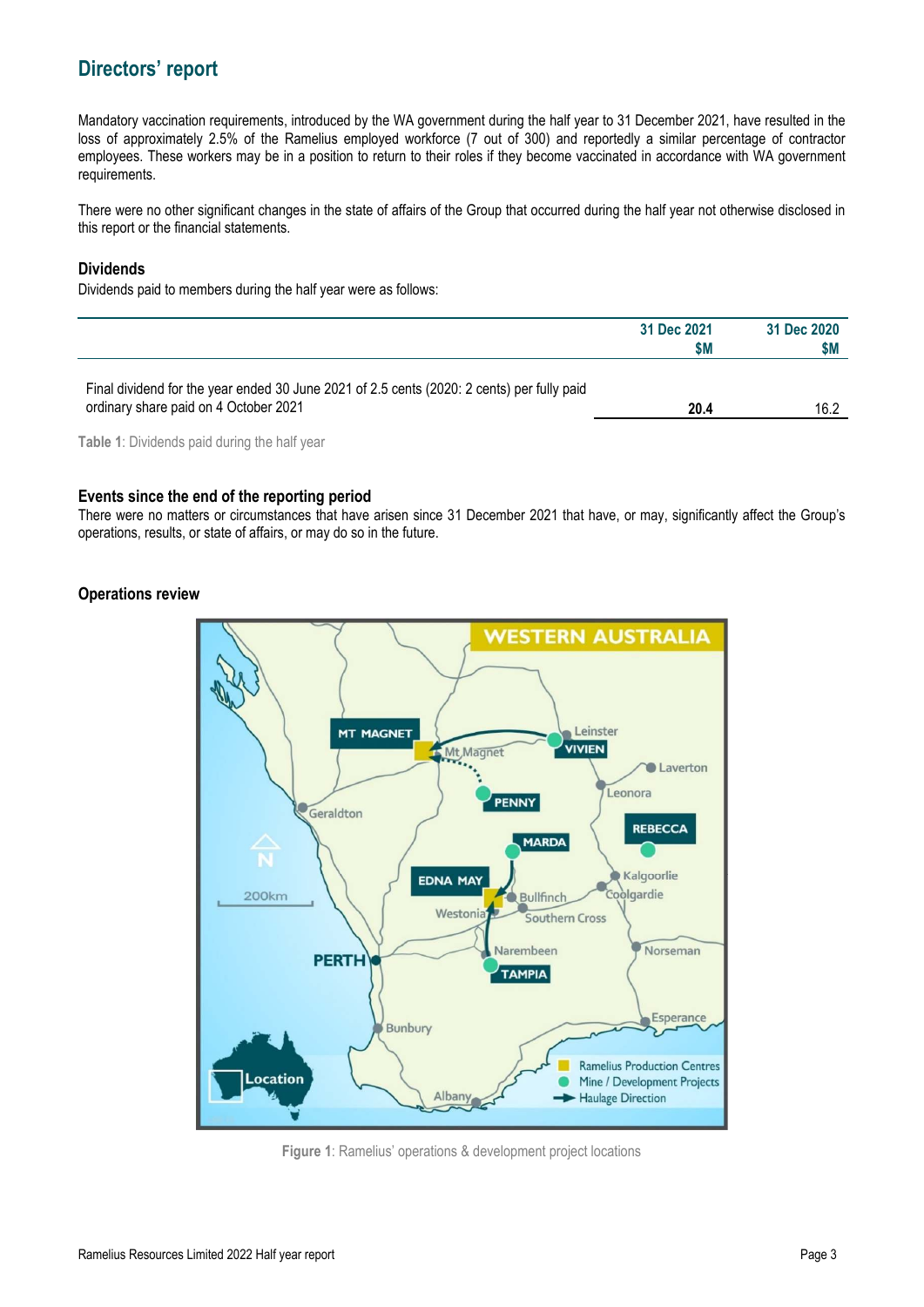#### **Overview**

Ramelius is an established ASX 200 gold production and exploration company. Gold production for the half year period was 132,605 ounces.

Following record production of 272,109 ounces in the 2021 financial year Ramelius has set guidance for the 2022 financial year at 260,000 – 300,000 ounces. Current forecasts are indicating the lower end of the production range will be achieved. However, whilst some allowance has been made, the actual impacts of the delayed WA border opening and/or any COVID-19 infections to mine site personnel or supply pipeline disruptions are difficult to accurately assess at this time.

Furthermore, a mine plan was released on 2 August 2021 which detailed a new 1.84 million ounce mine plan across seven years to FY28, plus a low grade tail in FY29 and FY30. This represents a 27% increase on the prior year's mine plan.

Coming off the back of a strong 2021 financial year Ramelius has reported earnings before interest and tax (**EBIT**) of \$106.3 million compared to \$118.3 million for the prior corresponding period. This represents a 10% decrease which has been driven by a 5% decrease in milled grade across the Group, which combined with 4% lower throughput, resulted in an 8% decrease in gold production. Costs were also higher than the prior corresponding period with continued tightening of the labour market and increasing energy prices. These negative variances from the prior corresponding period have been offset in part by the proceeds from the termination of the Lithium Royalty with Liontown Resources Limited which contributed \$30.3 million to the Group EBIT.

During the 2022 half year the company produced 132,605 ounces from its Mt Magnet and Edna May production centres at an All in Sustaining Cost (**AISC**) of \$1,473 per ounce.

Sales for the half year totalled 132,300 ounces at an average realised gold price of \$2,340 per ounce generating a strong AISC margin of \$867 per ounce.

Notwithstanding the higher AISC per ounce the strong gold price ensured the AISC margin remained strong at 37% as shown in the figure below.



**Figure 2**: AISC per ounce and realised gold price from June 2017 to December 2021

The financial results are discussed further below.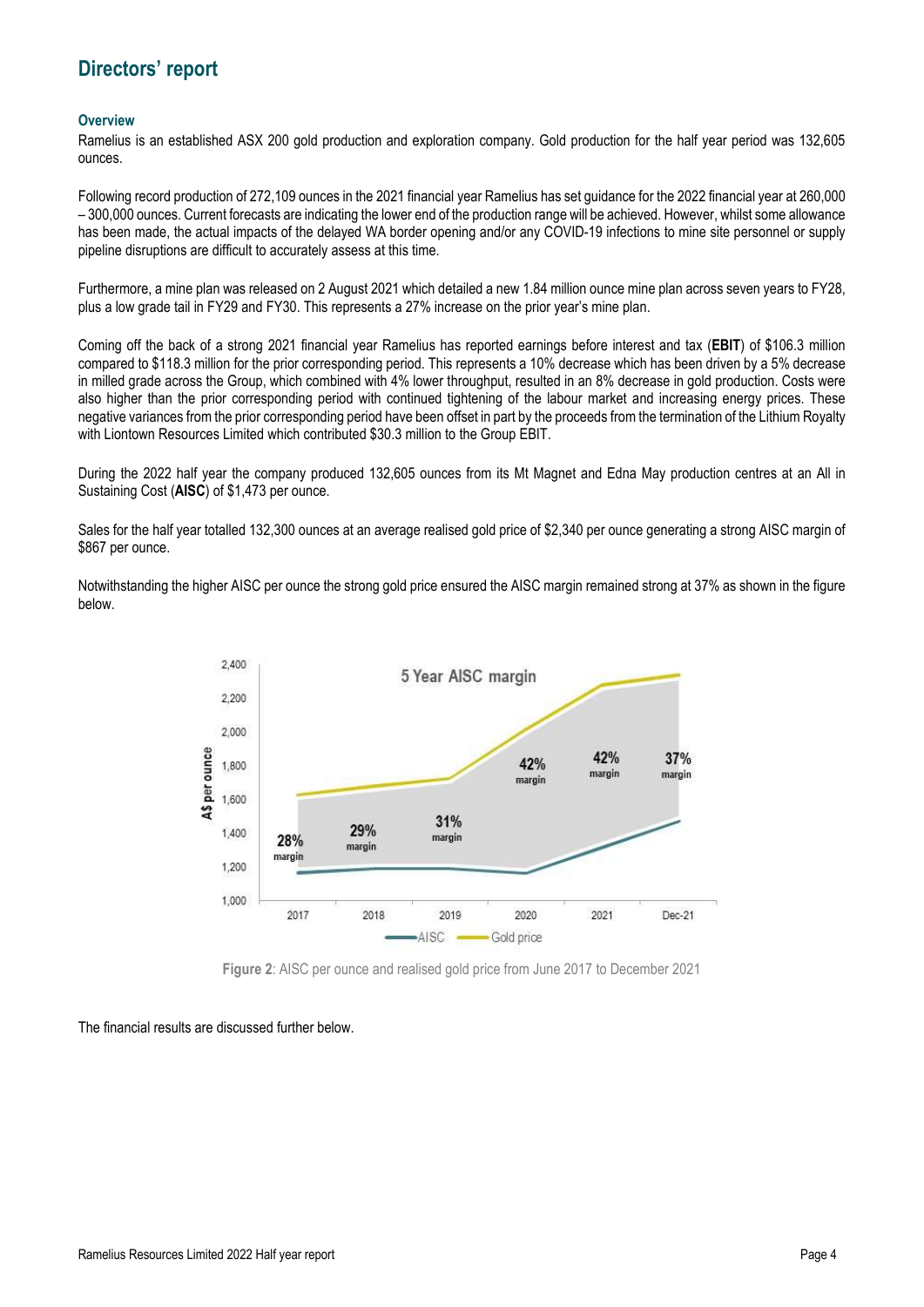| <b>Operational summary</b> | Unit          | Mt Magnet <sup>1</sup> | Edna May <sup>2</sup> | 2021    | 2020    | <b>Change</b> | Change %                        |  |
|----------------------------|---------------|------------------------|-----------------------|---------|---------|---------------|---------------------------------|--|
| Open pit                   |               |                        |                       |         |         |               |                                 |  |
| Ore mined                  | kt            | 712                    | 987                   | 1,699   | 1,321   | 378           | $+ 29 \%$                       |  |
| Grade                      | g/t           | 1.21                   | 2.21                  | 1.79    | 1.53    | 0.26          | $+ 17 \%$                       |  |
| Contained gold             | 0Z            | 27,703                 | 70,280                | 97,983  | 64,870  | 33,113        | $+ 51 \%$                       |  |
|                            |               |                        |                       |         |         |               |                                 |  |
| <b>Underground</b>         |               |                        |                       |         |         |               |                                 |  |
| Ore mined                  | kt            | 356                    | 111                   | 467     | 476     | (9)           | 2%                              |  |
| Grade                      | g/t           | 4.23                   | 4.23                  | 4.23    | 4.66    | (0.43)        | 9%<br>$\blacksquare$            |  |
| Contained gold             | 0Z            | 48,362                 | 15,064                | 63,426  | 71,409  | (7,983)       | 11 %<br>$\blacksquare$          |  |
|                            |               |                        |                       |         |         |               |                                 |  |
| Total ore mined            | kt            | 1,068                  | 1,098                 | 2,166   | 1,797   | 369           | 21 %<br>$+$                     |  |
|                            |               |                        |                       |         |         |               |                                 |  |
| <b>Mill production</b>     |               |                        |                       |         |         |               |                                 |  |
| Tonnes milled              | kt            | 902                    | 1,368                 | 2,270   | 2,366   | (96)          | 4 %                             |  |
| Grade                      | g/t           | 2.35                   | 1.66                  | 1.93    | 2.03    | (0.10)        | 5 %<br>$\overline{\phantom{a}}$ |  |
| Contained gold             | 0Z            | 68,004                 | 73,134                | 141,138 | 154,285 | (13, 147)     | 9%<br>$\blacksquare$            |  |
| Recovery                   | $\frac{0}{0}$ | 96.7                   | 93.1                  | 94.8    | 95.4    | (0.60)        | 1%<br>$\blacksquare$            |  |
| Recovered gold             | 0Z            | 65,734                 | 68,088                | 133,822 | 147,187 | (13, 365)     | 9%                              |  |
| <b>Gold poured</b>         | 0Z            | 65,510                 | 67,095                | 132,605 | 144,240 | (11, 635)     | 8%<br>٠                         |  |
|                            |               |                        |                       |         |         |               |                                 |  |
| Gold sold                  | 0Z            | 65,737                 | 66,563                | 132,300 | 147,836 | (15, 536)     | 11 %<br>$\blacksquare$          |  |

**Table 2**: Mine operations performance for the 2022 half year

1 In the above table and throughout this report Mt Magnet incorporates the high grade Vivien and Penny ore which is processed through the Mt Magnet processing plant.<br><sup>2</sup> In the above table and throughout this report Edna M

### **Mt Magnet**

#### *Mining*

Operations at Mt Magnet continued on a multi pit / underground basis throughout the 2022 half year with mining occurring at three open pit and three underground projects. A summary of the main projects for the half year is provided below:

| <b>Area</b> | <b>Type</b> | <b>Operational commentary</b>                                                                                                                                                                                                                                                                                                                                                                    |
|-------------|-------------|--------------------------------------------------------------------------------------------------------------------------------------------------------------------------------------------------------------------------------------------------------------------------------------------------------------------------------------------------------------------------------------------------|
| Eridanus    | Open Pit    | Mining operations at Eridanus continued during the half year. With the completion of the cutback<br>in the prior corresponding period to the original pit level ore production has risen significantly.                                                                                                                                                                                          |
|             |             | The large Eridanus open pit was the main single source of ore feed for Mt Magnet for the half<br>year. Increased ore mining has meant the higher grade ore is being preferentially milled and<br>surplus ore stockpiled. A total of 694k tonnes of ore was mined at an average grade of 1.15 g/t<br>for 25,750oz of contained gold. The ROM stockpile increased by 246k tonnes in the half year. |
| Hill 60     | Underground | Mining at Hill 60 underground continued during the half year with a focus on stope production.<br>A total of 126k tonnes at an average grade of 3.17g/t were mined for 12,898oz of contained<br>gold.                                                                                                                                                                                            |
|             |             | Development of the 120 Level was completed and stoping commenced during the period.                                                                                                                                                                                                                                                                                                              |
| Shannon     | Underground | Shannon underground production continued steadily and is generating excellent high grade<br>ore. Development of the 1125 Level was extended during the period and a remnant drive was<br>completed in the 1205 Level.                                                                                                                                                                            |
|             |             | Production totalled 127k tonnes of ore at an average mined grade of 4.88g/t for 19,986oz of<br>contained gold.                                                                                                                                                                                                                                                                                   |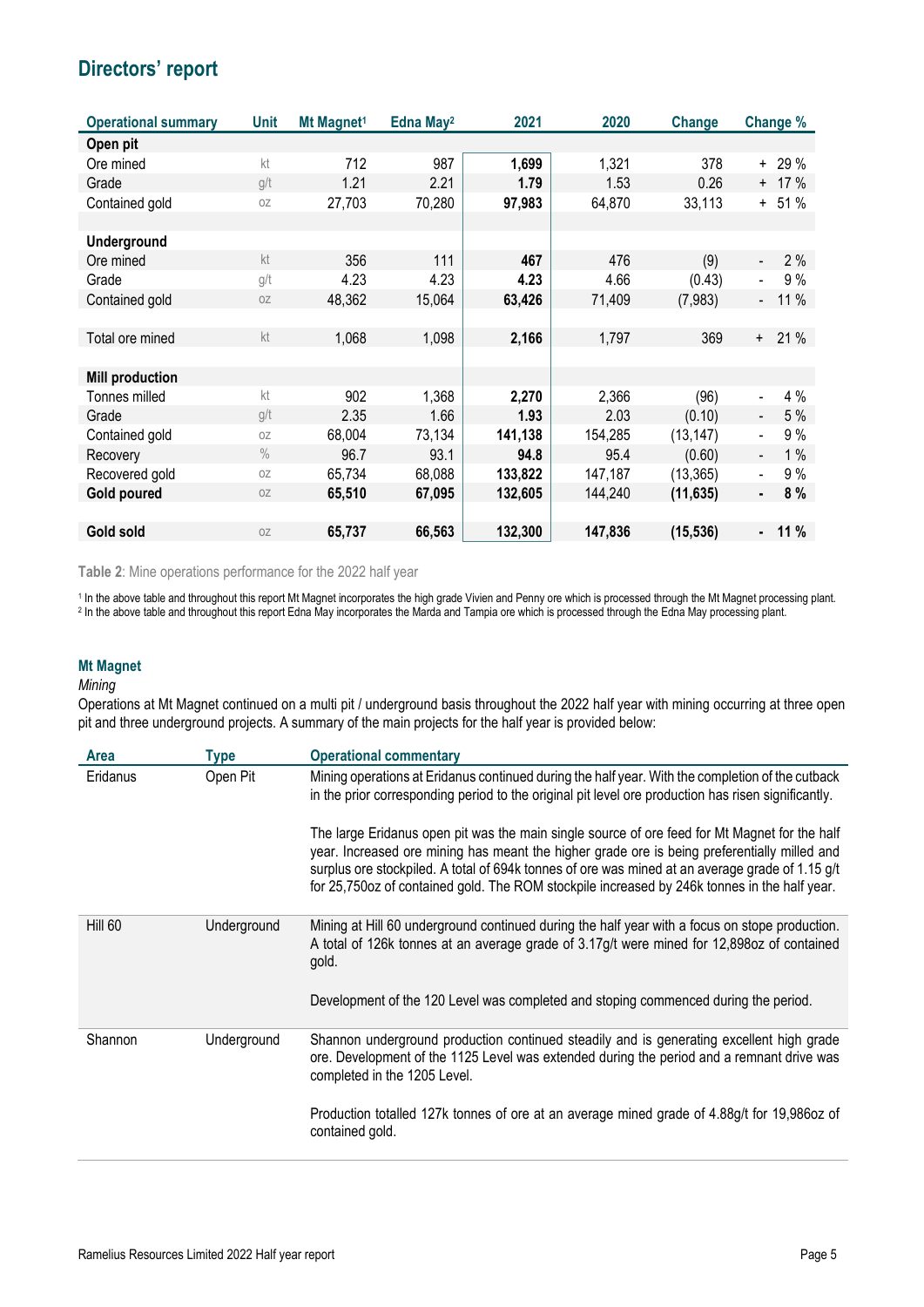| <b>Area</b>             | <b>Type</b> | <b>Operational commentary</b>                                                                                                                                                                                                                                                                                                                                                                                                                                                                                                                                                                                                                                                                                                                      |
|-------------------------|-------------|----------------------------------------------------------------------------------------------------------------------------------------------------------------------------------------------------------------------------------------------------------------------------------------------------------------------------------------------------------------------------------------------------------------------------------------------------------------------------------------------------------------------------------------------------------------------------------------------------------------------------------------------------------------------------------------------------------------------------------------------------|
| Vivien                  | Underground | At Vivien a total of 1,022m of development was completed during the period with stoping<br>continuing on the main and east vein.<br>The underground resource infill and extensional drilling program was completed with the<br>potential below the current deepest level, (-020mRL) appearing to reduce the likelihood of<br>deeper extensions to Vivien as the vein narrowed and reduced in grade.<br>Mining will now focus on effective extraction of the remaining reserves and remnant resource<br>areas, which will likely involve a final open pit cutback once all underground reserves are<br>depleted.<br>Attributed mill production was 111k tonnes at 4.61g/t for 16,104 recovered ounces.                                              |
| Magenta &<br>Penny West | Open Pit    | The Magenta pit was completed during the period which contained a small quartz lode and will<br>also serve as a dewatering location for the Penny West cut back and Penny North underground.<br>In addition to the Magenta pit the Penny West cut back works were well advanced to re-<br>establish a suitable long term ramp access and an underground portal location in the north wall.<br>These works are expected to be completed in the March 2022 Quarter with highwall preparation<br>for the underground portal occurring late in that Quarter.<br>During the period a total of 18k tonnes at 3.41g/t for 1,953 ounces of contained gold was mined<br>and stockpiled awaiting transport to the Mt Magnet mill in the 2022 financial year. |

*Milling* 

| ັ                      |               | <b>Dec 21</b> | <b>Dec 20</b> | Change    | Change (%)   |
|------------------------|---------------|---------------|---------------|-----------|--------------|
| <b>Mill production</b> |               |               |               |           |              |
| Tonnes milled          | kt            | 902           | 956           | (54)      | $-6%$        |
| Grade                  | g/t           | 2.35          | 2.97          | (0.62)    | $-21%$       |
| Contained gold         | 0Z            | 68,004        | 91,309        | (23, 305) | $-26%$       |
| Recovery               | $\frac{0}{0}$ | 96.7          | 96.5          | 0.20      | $0\%$<br>$+$ |
| Recovered gold         | 0Z            | 65,734        | 88,078        | (22, 344) | $-25%$       |
| Gold poured            | 0Z            | 65,510        | 84,119        | (18, 609) | $-22%$       |
|                        |               |               |               |           |              |
| Gold sold              | 0Z            | 65,737        | 87,898        | (22, 161) | $-25%$       |
|                        |               |               |               |           |              |

**Table 3**: Mt Magnet mill production for the 2022 half year

Strong ore production levels were maintained at Mt Magnet with a total of 902k tonnes being processed during the half year which is only 6% lower than the prior corresponding period. The milled grade was however 21% lower which resulted in 25% less recovered gold compared to the prior corresponding period.

The grades at Mt Magnet decreased with the absence of the higher grade open pit material from Stellar (104k tonnes at a grade of 4.17g/t in the prior corresponding period) with additional feed from Eridanus and low grade stockpiles (for blending purposes) compensating for this. The grade from the underground mines performed largely in line with the prior corresponding period with the exception of Shannon (4.90g/t) which had benefited from extremely high grade zones in the prior corresponding period (7.85g/t).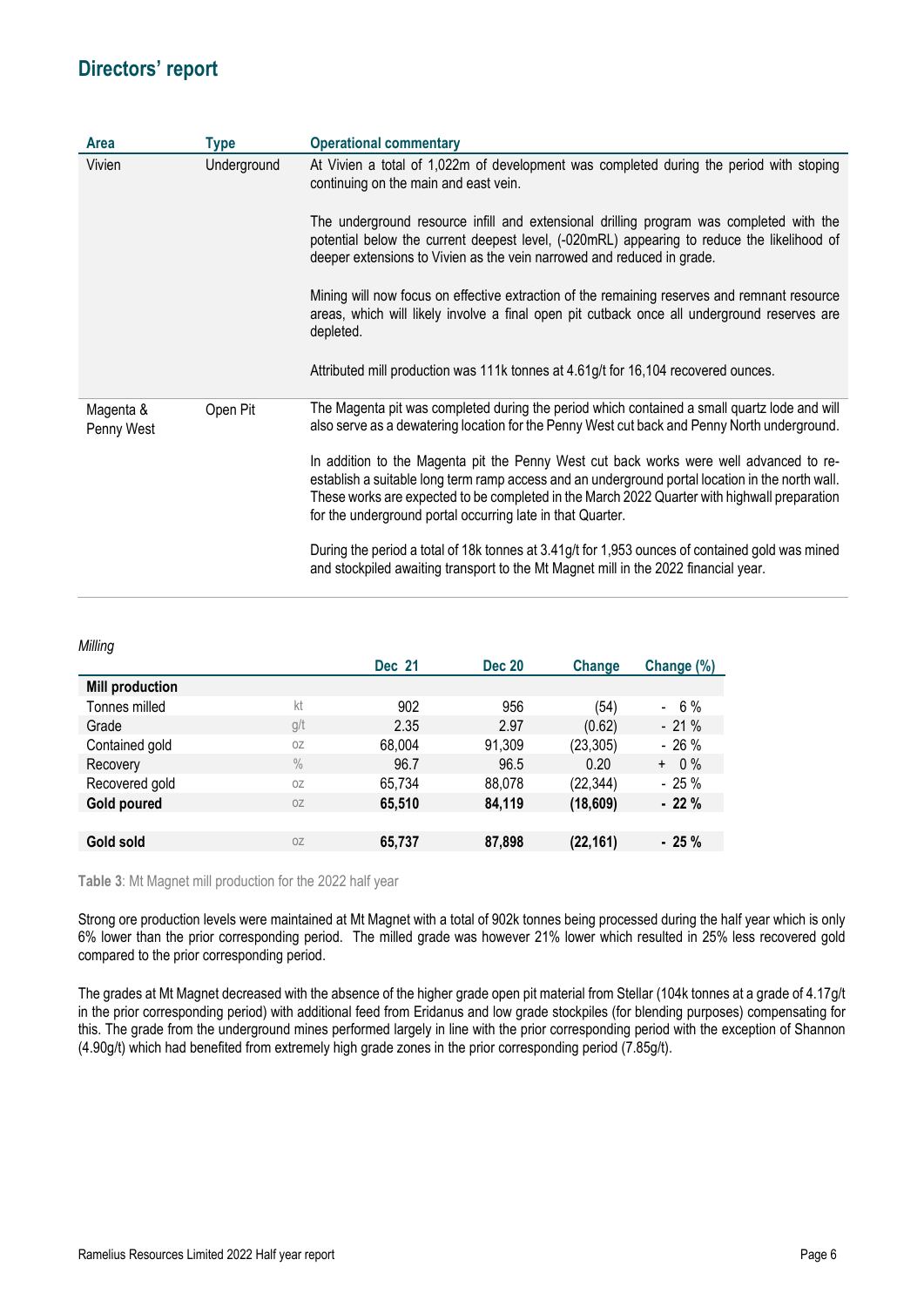### **Edna May**

### *Mining*

Mining operations at Edna May focused on the underground mine, Marda Gold Mine (open pit) and Tampia Gold Mine (open pit). A summary of these projects for the half year is provided below:

| <b>Area</b>             | <b>Type</b> | <b>Operational commentary</b>                                                                                                                                                                                                                                                                                                                                                                                   |
|-------------------------|-------------|-----------------------------------------------------------------------------------------------------------------------------------------------------------------------------------------------------------------------------------------------------------------------------------------------------------------------------------------------------------------------------------------------------------------|
| Edna May<br>Underground | Underground | Steady production at the Edna May underground mine continued over the period with a total of<br>111k tonnes of high grade ore mined at an average grade of 4.23g/t for 15,064 ounces of<br>contained gold.                                                                                                                                                                                                      |
| Greenfinch              | Open Pit    | The Greenfinch pit was completed in August 2021. Final mill reconciled production was 1.7M<br>tonnes at 1.02g/t for 50,424 ounces of recovered gold.                                                                                                                                                                                                                                                            |
| Marda                   | Open Pit    | Mining at Marda during the period took place at the Dolly Pott, Python, King Brown, and Golden<br>Orb pits with both Python and King Brown now being mined to completion.                                                                                                                                                                                                                                       |
|                         |             | Operations are now focussing on the Golden Orb pit with some further production planned at<br>Dolly Pott.                                                                                                                                                                                                                                                                                                       |
|                         |             | A total of 262k tonnes were mined at an average grade of 2.07g/t for contained gold of 17,466<br>ounces. Haulage & milling totalled 154k tonnes at a grade of 2.53g/t for 11,779 ounces of<br>recovered gold. Haulage during the period was impacted by wet weather and labour shortages.<br>Marda shared the haulage fleet capacity with the higher grade ore from Tampia given priority<br>during the period. |
|                         |             | At 31 December 2021 a total of 470k tonnes of ore remained stockpiled at the mine site awaiting<br>haulage and processing at Edna May.                                                                                                                                                                                                                                                                          |
| Tampia                  | Open Pit    | The haulage of ore to, and processing at, Edna May commenced during the period with the<br>mine now significantly advanced. Large grade control drilling programs were completed and<br>the high grade Mace ore was mined during the period.                                                                                                                                                                    |
|                         |             | As expected, mining outpaced haulage with 611k tonnes at an average of 2.47g/t for 48,605<br>ounces of contained gold being mined and 316k tonnes at an average grade of 3.01g/t for<br>28,252 ounces of recovered gold being hauled and milled.                                                                                                                                                                |
|                         |             | As at 31 December 2021 a total of 316k tonnes of ore was stockpiled at the mine site ready for<br>haulage to Edna May.                                                                                                                                                                                                                                                                                          |

*Milling* 

| ັ                      |               | <b>Dec 21</b> | <b>Dec 20</b> | Change | Change (%) |
|------------------------|---------------|---------------|---------------|--------|------------|
| <b>Mill production</b> |               |               |               |        |            |
| Tonnes milled          | kt            | 1,368         | 1,410         | (42)   | $-3%$      |
| Grade                  | g/t           | 1.66          | 1.39          | 0.27   | $+ 19 \%$  |
| Contained gold         | 0Z            | 73,134        | 62,976        | 10,158 | $+16%$     |
| Recovery               | $\frac{0}{0}$ | 93.1          | 93.9          | (0.80) | $-1\%$     |
| Recovered gold         | 0Z            | 68,088        | 59,109        | 8,979  | $+ 15 \%$  |
| Gold poured            | 0Z            | 67.095        | 60,121        | 6,974  | $+12%$     |
|                        |               |               |               |        |            |
| Gold sold              | 0Z            | 66,563        | 59,938        | 6,625  | $+11%$     |
|                        |               |               |               |        |            |

**Table 4**: Edna May mill production for the 2022 half year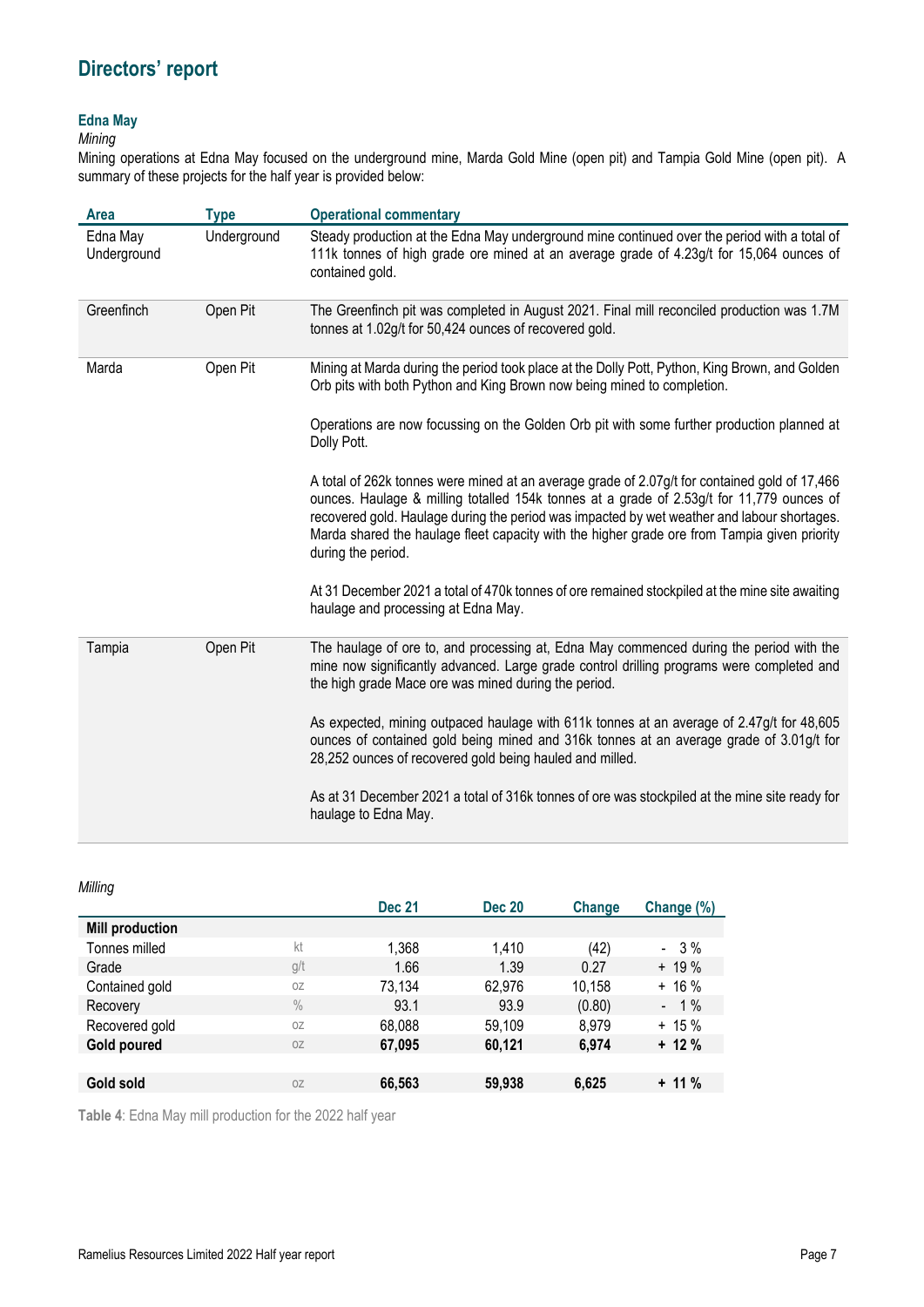Throughput for the period, when compared to the prior corresponding period, was down 3% with the blend changing to include the new Tampia ore source. The main source of open pit ore at Edna May has transitioned from Greenfinch to the higher grade Tampia ore with the resulting mill grades increasing 19% and recovered gold increasing 15% when compared to the prior corresponding period. In addition to this, the underground grades remained comparable to the prior corresponding period and the Marda grade increased with the introduction of the higher grade King Brown ore.

### **Financial review**

|                                                              | Mt<br><b>Magnet</b>      | <b>Edna</b><br>May       | Corp &<br>other          | <b>Group</b><br><b>Dec 21</b> | <b>Group</b><br><b>Dec 20</b> | Change | Change                           |
|--------------------------------------------------------------|--------------------------|--------------------------|--------------------------|-------------------------------|-------------------------------|--------|----------------------------------|
| <b>Financial performance</b>                                 | \$M                      | \$Μ                      | \$Μ                      | \$M                           | \$М                           | \$M    | $\%$                             |
|                                                              |                          |                          |                          |                               |                               |        |                                  |
| Revenue                                                      | 153.9                    | 156.2                    | $\overline{\phantom{a}}$ | 310.1                         | 342.2                         | (32.1) | 9%<br>$\sim$                     |
| Cash costs of sales                                          | (95.3)                   | (90.8)                   | $\blacksquare$           | (186.1)                       | (139.5)                       | (46.6) | $+ 33 \%$                        |
| Gross margin excluding "non cash" items                      | 58.6                     | 65.4                     | ٠                        | 124.0                         | 202.7                         | (78.7) | $-39%$                           |
| Amortisation and depreciation                                | (36.5)                   | (44.6)                   | $\blacksquare$           | (81.1)                        | (74.3)                        | (6.8)  | $+ 9\%$                          |
| Inventory movements                                          | 19.4                     | 27.2                     | $\overline{\phantom{a}}$ | 46.6                          | (4.3)                         | 50.9   | $+1,184%$                        |
| Gross profit                                                 | 41.5                     | 48.0                     | ٠.                       | 89.5                          | 124.1                         | (34.6) | 28 %<br>L,                       |
| Other expenses                                               |                          | $\overline{\phantom{a}}$ | (13.7)                   | (13.7)                        | (11.7)                        | (2.0)  | $+ 17\%$                         |
| Other income                                                 | $\overline{\phantom{a}}$ | $\blacksquare$           | 30.5                     | 30.5                          | 5.9                           | 24.6   | $+417%$                          |
| Earnings before interest & tax (EBIT)                        | 41.5                     | 48.0                     | 16.8                     | 106.3                         | 118.3                         | (12.0) | 10 %<br>$\overline{\phantom{a}}$ |
| Net finance costs                                            |                          | $\overline{\phantom{a}}$ | (0.8)                    | (0.8)                         | (1.6)                         | 0.8    | $-50%$                           |
| Profit before income tax                                     | 41.5                     | 48.0                     | 16.0                     | 105.5                         | 116.7                         | (11.2) | 10 %<br>$\blacksquare$           |
| Income tax expense                                           |                          | $\blacksquare$           | (32.1)                   | (32.1)                        | (35.3)                        | 3.2    | 9%<br>$\blacksquare$             |
| Profit / (loss) for the period from<br>continuing operations | 41.5                     | 48.0                     | (16.1)                   | 73.4                          | 81.3                          | (7.9)  | 10%<br>۰                         |

**Table 5**: 2022 half year financial performance

### **Profit**



**Figure 3**: EBIT for the half year ended 31 December 2021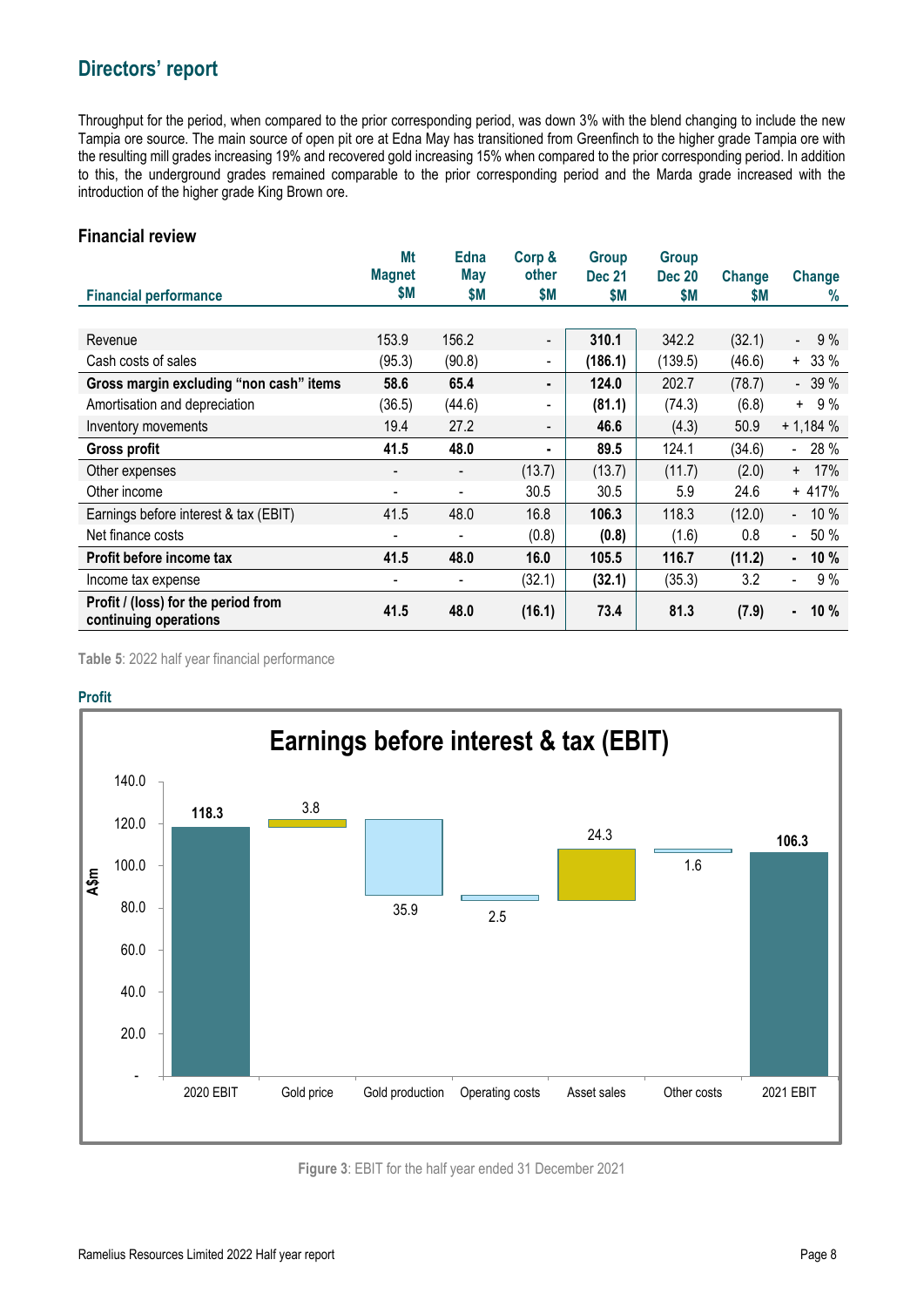The Group reported an EBIT of \$106.3 million and a net profit after tax (**NPAT**) of \$73.4 million for the half year ended 31 December 2021, a decrease of 10% for both from the prior corresponding period (2020: EBIT \$118.3 million and NPAT \$81.3 million).

After removing the gain from asset and royalty disposals and exploration impairment charges for this half year and the prior corresponding period, the underlying EBIT was \$77.9 million compared to \$114.8 million, down 32%

At Edna May an EBIT of \$48.0 million was reported representing a 34% increase on the prior corresponding period (2020: \$35.7 million). This increase was driven by higher grades due to the introduction of the Tampia ore, which was offset slightly by a higher cost per tonne with this haulage model.

Mt Magnet reported an EBIT of \$41.5 million, a 53% decrease from the prior corresponding period (2020: \$88.4 million) which is primarily due to the lower milled grades at Mt Magnet, down 21% on the prior corresponding period. The EBIT was also impacted to a lesser extent by the higher cost per tonne, up 4% on the prior corresponding period.

Both Edna May and Mt Magnet earnings are discussed in detail below.

### Revenue

Revenue for the half year ended 31 December 2021 decreased by 9% to \$310.1 million compared to \$342.2 million for the prior corresponding period. This drop in revenue is attributable to the lower gold production discussed above with the realised gold price increasing marginally to A\$2,340/oz (up 1% from A\$2,312). Total gold sold was 132,300 ounces compared to 147,836 ounces in the prior corresponding period.

Total gold sales included a mixture of both deliveries into the hedge book and spot sales.

As at 31 December 2021 the Group's hedge book totalled 218,500 ounces at a price of A\$2,419/oz representing a 6% increase in ounces committed and 4% increase in price from that at 30 June 2021 (206,000 ounces at A\$2,335/oz).

### EBIT – Edna May

The EBIT for Edna May increased to \$48.0 million representing a 34% increase on the prior corresponding period. This is the first time Edna May has reported earnings greater than Mt Magnet in a half year reporting period since 2019. The increased earnings was attributable to higher grades at Edna May with the Greenfinch ore of the prior reporting period being replaced by the higher grade Tampia ore. As expected, the cost per tonne at Edna May increased 7% to \$79/t with the additional haulage costs for the operation, however the impact of the higher costs was somewhat reduced with more free carry low grade material being milled to compensate for the aforementioned haulage issues at Marda.

With the higher grade the total cost per ounce at Edna May decreased to \$1,627 per ounce for the period with the EBIT margin per ounce increasing 21% on the prior corresponding period to \$715/oz (2020: \$590/oz).

### EBIT – Mt Magnet

Gold production from Mt Magnet decreased 22% on the prior corresponding period resulting in a consequential drop in EBIT to \$41.5 million. The main cause of the lower gold production has been the lower grades discussed above. The operating cost per tonne at Mt Magnet increased 4% mainly due to the higher costs incurred at Vivien as it nears the end of its life. At the Mt Magnet operations the operating cost per tonne milled decreased marginally mainly due to the additional free carry low grade ore being milled at Mt Magnet for blending purposes and cheaper Eridanus tonnes replacing the costlier, but higher grade, Stellar tonnes milled in the prior corresponding period

The slightly higher cost per tonne, along with the fall in grade resulted in a cost per ounce at Mt Magnet increasing to \$1,710 per ounce for the period with the EBIT margin per ounce decreasing 37% on the prior corresponding period to \$629/oz (2020: \$1,003/oz).

### EBIT – Corporate & other

Other expenses, which include corporate costs, were up 17% on the prior corresponding period to \$13.7 million (2020: \$11.7 million). Excluding exploration impairment charges and fair value adjustments this equated to \$81 per ounce sold which is higher than the prior corresponding period in line with the lower gold production (2020: \$62 per ounce sold).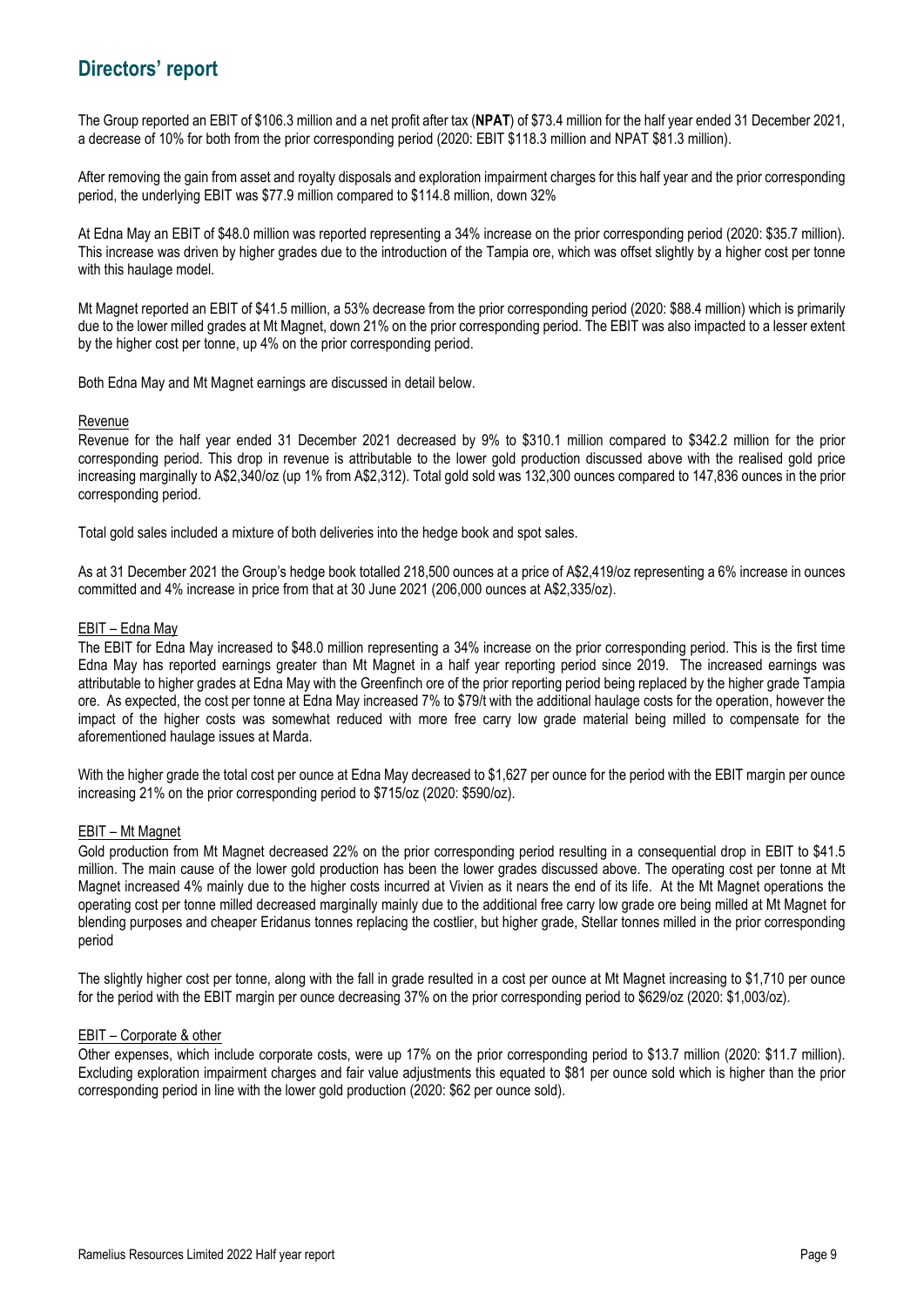During the period Ramelius entered into an agreement to terminate the Lithium Royalty on Liontown Resources Limited's (**LTR**) Kathleen Valley Lithium Project for consideration of \$30.3 million. The sale of the Royalty was completed through a competitive process, with multiple bids being received. The divestment of this non core asset, which carried no value in the balance sheet of Ramelius, provided additional liquidity for Ramelius with the sale of a non-core asset in an extremely favourable lithium price environment. The Royalty was originally granted to Ramelius when it disposed of the Kathleen Valley Lithium-Tantalum project to LTR in 2016. The Royalty comprised both a production component of A\$0.50/t or ore mined and a sales component of 1% of the gross sales of the ore.

### Income tax

The effective tax rate for the Group for the six months ended 31 December 2021 and was 30.4% (2020: 30.3%). There were no significant non assessable or non deductible amounts in either periods nor did either period record any previously unrecognised tax losses.

#### **Balance Sheet**

The net assets of the Group increased by 23% to \$782.7 million over the period as a result of a strong profit result and the acquisition of Apollo with Ramelius shares making up part of the purchase consideration. The working capital position decreased over the period to \$129.9 million (June 2021: \$212.8 million) primarily due to the acquisition of Rebecca and the reclassification of approximately \$A60M of ore stockpiles to non current assets. The reclassification simply better reflects the timeframe over which these ore stockpiles will be processed and the gold poured; the quantum on hand will not be processed within a 12 month timeframe hence some have to be reclassified as non current asset.

#### Assets

The total assets of the Group increased to over \$1 billion for the first time in Ramelius' history.

Current assets decreased by 23% as a result of a decrease in cash and cash equivalents (see comments below) and the reclassification of ore stockpiles as non current. Current and non current inventories on hand increased \$46.3 million over the period with ore stockpiles increasing \$45.6 million (increased stockpiles at Eridanus, Marda, and Tampia). As at 31 December 2021 the Group had 106,000 ounces of gold in ore stockpiles, gold in circuit, and bullion on hand (June 2021: 72,000 ounces).

Non current assets increased by 47% following acquisition of Apollo exploration tenements and reclassification of non current inventories.

#### Liabilities

Current liabilities of the Group increased by 5% which is largely attributable to the increase in the trade and other payables which has been due to increased operations and the accrual of Apollo acquisition costs (including stamp duty). Rehabilitation and restoration liabilities have also increased with increased areas of disturbance as projects move from development into mining.

### **Cashflow**

The net cash from operations for the half year were down 51% (or \$82.4 million) on the prior corresponding period to \$78.5 million (2020: \$160.9 million). This decrease is largely attributable to income tax payments of \$39.9 million (\$Nil in prior corresponding period). The tax payment included \$26.1 million for the 2021 financial year with the balance relating to FY22 instalments. In addition to this, cash receipts were lower on reduced gold production and cash costs increased with the introduction of Tampia and a material accumulation of stockpiles (inventory values increased \$46.3 million over the period).

During the period \$30.3 million was received on the termination of the Kathleen Valley Lithium Royalty. These proceeds plus the positive cashflow from operations were reinvested to the tune of \$147.8 million including:

- Acquisition of Apollo \$67.0 million;
- Payments for development of open pit and underground mines \$50.4 million;
- Payments for property plant and equipment of \$16.3 million; and
- Payments for mining tenements and exploration of \$10.0 million

A total of \$31.7 million was used for financing activities predominantly relating to the repayment of leases and dividend payments to shareholders.

The underlying cashflow of the business (as shown below) was \$29.5 million (2020: \$69.8 million).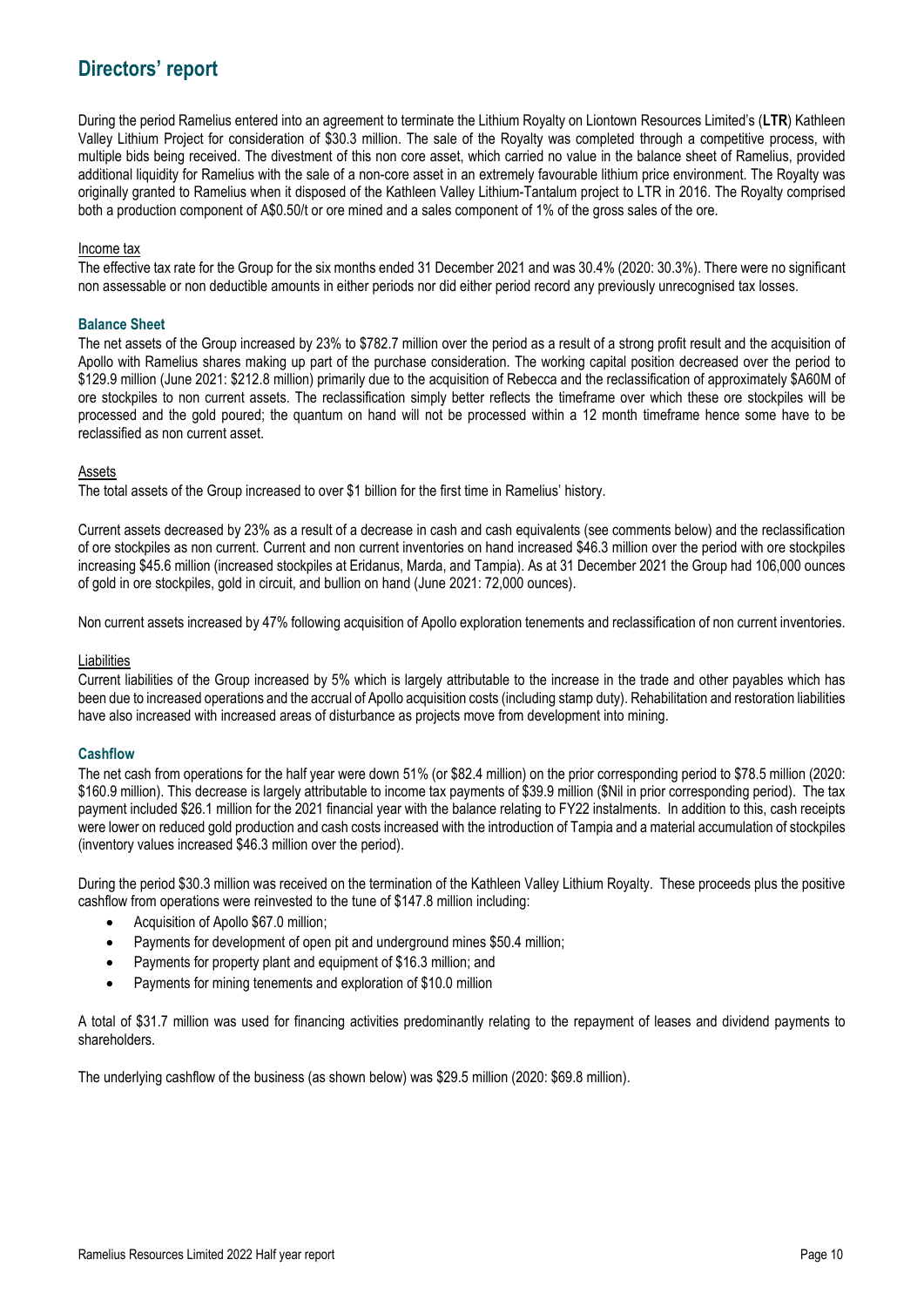

**Figure 4**: Movement in cash for the period ended 31 December 2021.

In the above chart asset acquisitions include payments for the acquisition of Apollo (\$67.0 million) and deferred consideration paid on Edna May (\$3.3 million).

Cash and gold at 31 December 2021 totalled \$164.5 million (June 2021: \$234.0 million) comprising cash and cash equivalents of \$157.8 million (June 2021: \$228.5 million) and gold on hand of 2,646 ounces (June 2021: 2,341 ounces).

### **Commodity Price Risk Management**

Ramelius held forward gold sales contracts at 31 December 2021 totalling 218,500 ounces of gold at an average price of A\$2,419 per ounce over a period to June 2024. This compared to forward gold sales contracts at 30 June 2021 totalling 206,000 ounces of gold at an average price A\$2,335 per ounce over a period to March 2023.

With the continuing strong spot gold price and a change in the forward curve back into contango (i.e. higher future prices than spot prices), Ramelius took the opportunity to add some additional, high priced protection, particularity in the 2024 financial year.

### **Development & exploration projects**

### **Development projects**

### *Penny Gold Mine (Murchison region, WA)*

The development of Penny has been discussed in the "Key highlights for the half year" section of this report. In addition to the project development, additional close spaced drilling was completed on the Columbia lode, close to the Magenta pit. This may form another small open pit as well as providing an additional dewatering location in the future.

### **Mining/Processing Studies and Resources Conversion**

### *Mt Magnet underground mines*

Works progressed on various underground studies at Mt Magnet including:

- Galaxy UG Pre-Feasibility Study:
- St George UG Remnants Study;
- Hill 50 UG Concept Study;
- Morning Star UG Concept Study.

During the period an updated Galaxy UG resource model was generated to allow for more detailed mine design work to be carried out, with mining contract rates in the process of being agreed with the incumbent underground mining contractor.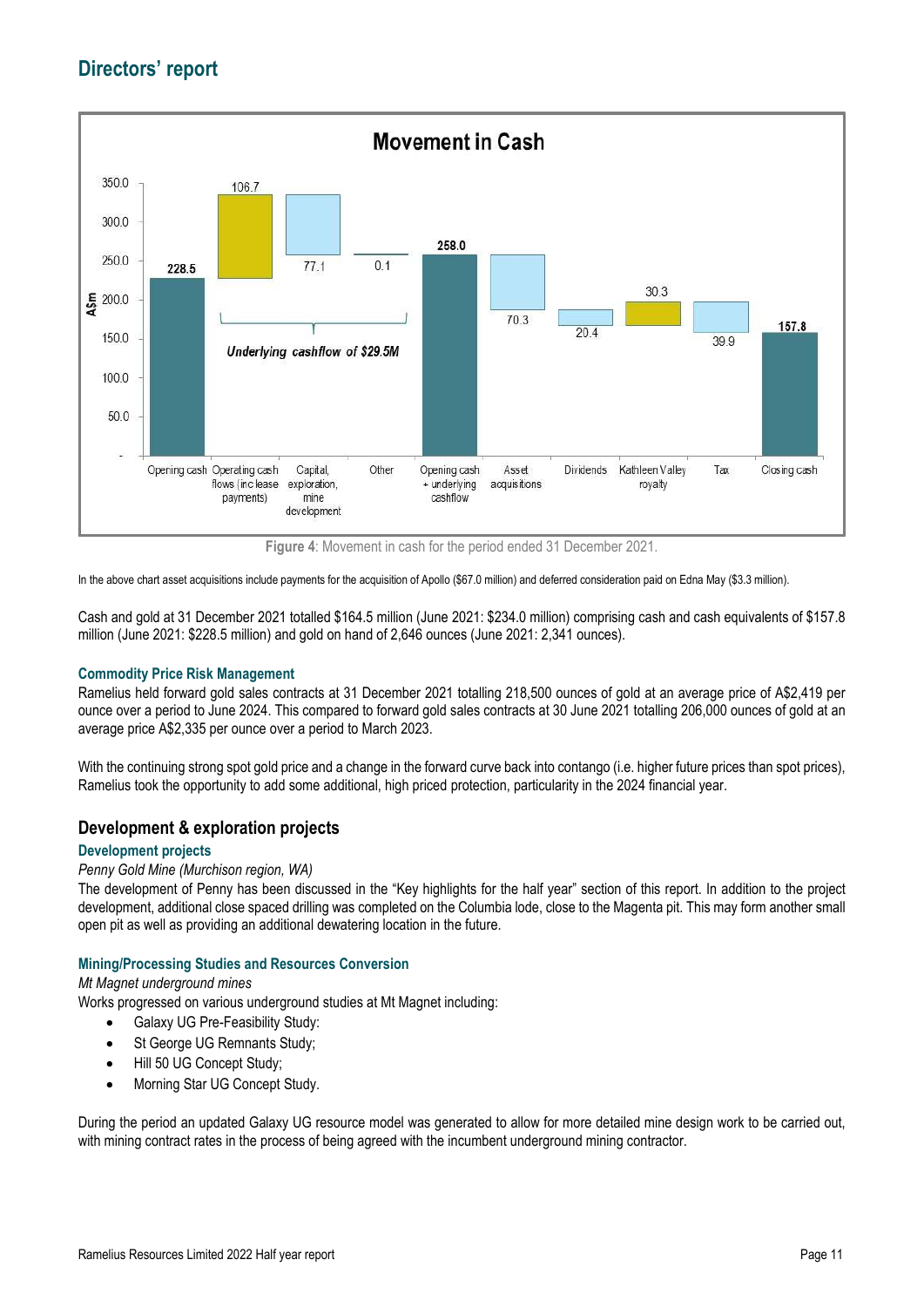An inspection of the upper portion of the Hill 50 decline has been undertaken to assess its condition and suitability to access the Mars lodes, which form part of the Galaxy UG project. Ground conditions away from the influence of prior pit cutbacks were found to be very good. Dewatering of the old workings via surface raise bores has commenced.

### *Edna May Stage 3 Open Pit Pre-Feasibility Study*

The Edna May Stage 3 assessment has focused on refinement of mining contractor costs by examining drill and blast configurations, productivity effects of different haulage routes and reconfiguration of waste dumps, as well as backfilling of the mined out Greenfinch pit and possibly mining the Golden Point end of the Stage 3 pit itself. RC drilling, focused on the Golden Point area, was also carried out during the period with drilling completed and some initial results received and reported separately.

An update on the progress of the above studies is expected in the March 2022 Quarter.

### **Exploration projects**

Ramelius' exploration activities comprised RC and diamond drilling in the Galaxy area (Saturn and Mars), along the Macross-South Virgo trend, Bartus East and Bartus North Prospects, Eridanus Deeps, Shannon extension, Pegasus, and completions of a 2D Seismic Survey, all at Mt Magnet. At Edna May, RC and underground diamond drilling have been conducted at Golden Point, a combined exploration / resource development programme. In addition to this aircore programs were undertaken at the Mt Finnerty JV Project and Parker Dome JV along with RC drilling at the Alpaca Anomaly and Tampia.

With the completion of the off market acquisition of the Rebecca Gold Project in December 2021 preparation for exploration and resource definition drilling programmes have commenced with works scheduled for early in the 2022 calendar year.

Detailed exploration results and analysis can be found in the Quarterly reports released by Ramelius for September and December 2021.

### **Auditor independence**

A copy of the auditor's independence declaration as required under section 307C of the *Corporations Act 2001* is set out on page 13.

### **Rounding of Amounts**

The Company is of the kind referred to in ASIC Legislative Instrument 2016/191 relating to the 'rounding off' of amounts in the directors' report. Amounts in the directors' report have been rounded off in accordance with the instrument to the nearest thousand dollars, or in certain cases, to the nearest dollar.

This report is made in accordance with a resolution of directors.

 $\overline{\phantom{a}}$ 

Bob Vassie Chairman

Perth 23 February 2022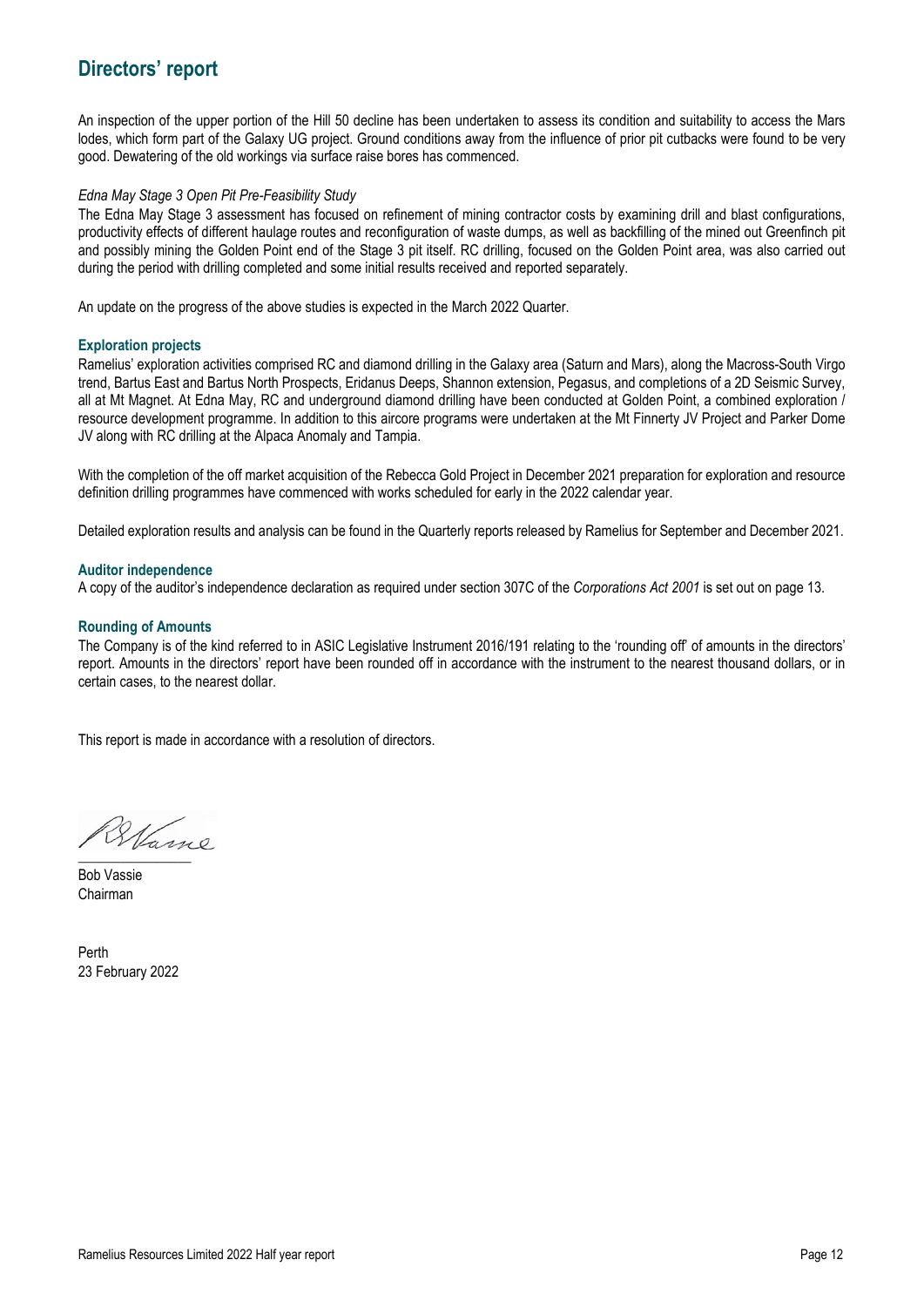# Deloitte.

Deloitte Touche Tohmatsu ABN 74 490 121 060

Tower 2, Brookfield Place 123 St Georges Terrace Perth WA 6000 GPO Box A46 Perth WA 6837 Australia

Tel: +61 8 9365 7000 Fax: +61 8 9365 7001 www.deloitte.com.au

The Board of Directors Ramelius Resources Limited Level 1, 130 Royal Street East Perth WA 6004

23 February 2022

Dear Directors

### Auditor's Independence Declaration to Ramelius Resources Limited

In accordance with section 307C of the Corporations Act 2001, I am pleased to provide the following declaration of independence to the directors of Ramelius Resources Limited.

As lead audit partner for the review of the financial statements of Ramelius Resources Limited for the half year ended 31 December 2021, I declare that to the best of my knowledge and belief, there have been no contraventions of:

- (i) the auditor independence requirements of the Corporations Act 2001 in relation to the review; and
- (ii) any applicable code of professional conduct in relation to the review.

Yours sincerely

delve Torre Towner

DELOITTE TOUCHE TOHMATSU

David Newman Partner Chartered Accountant

Liability limited by a scheme approved under Professional Standards Legislation

Member of Deloitte Asia Pacific Limited and the Deloitte organisation.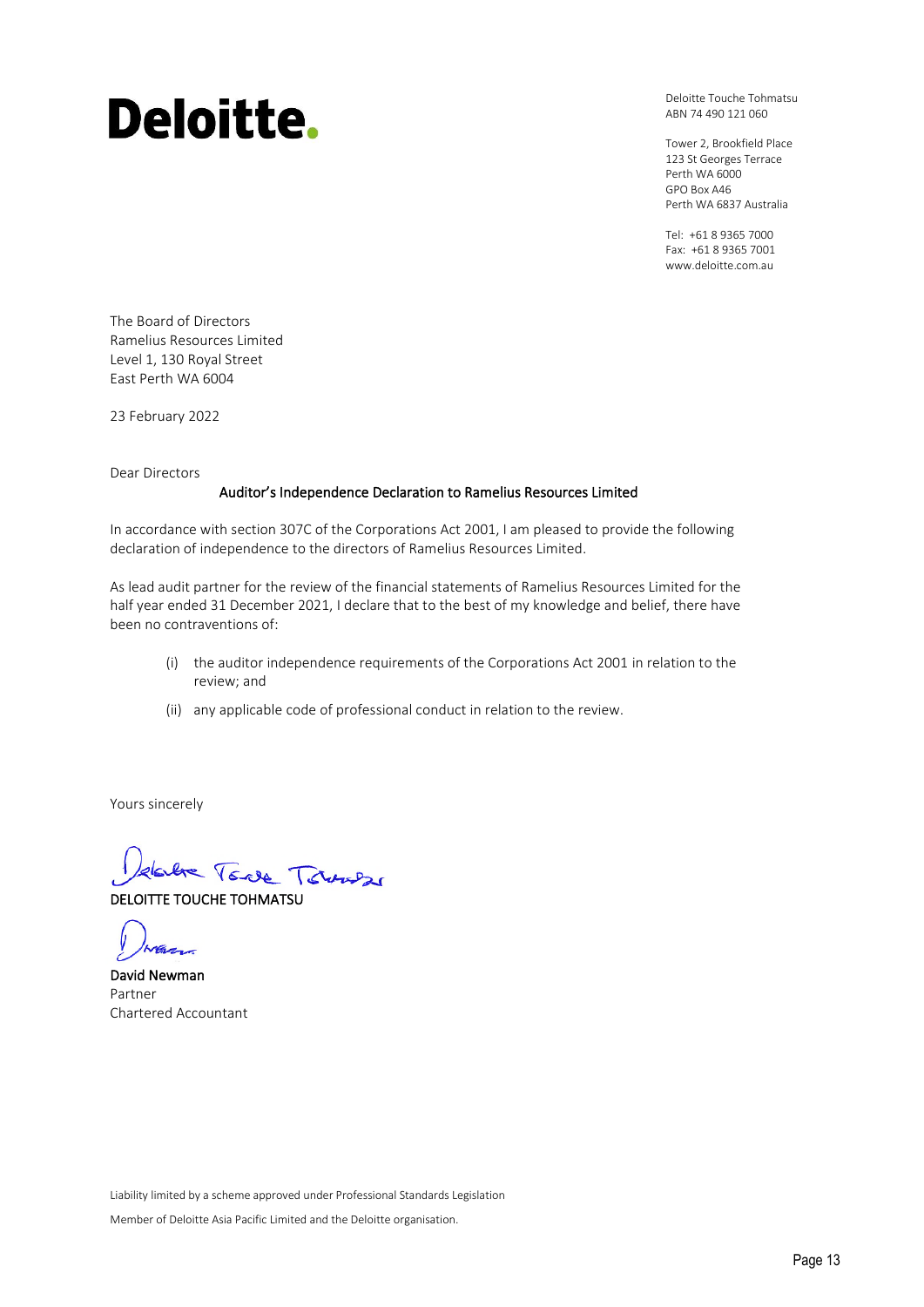### **Ramelius Resources Limited**

ABN 51 001 717 540

### Half year report ended 31 December 2021

### **Financial statements**

### Notes to the financial statements

### About this report

| . |  |
|---|--|
|   |  |

### **Key numbers**

| <b>Other items</b><br>$\sim$ $\sim$ $\sim$ $\sim$ $\sim$ |  |
|----------------------------------------------------------|--|

### **Signed reports**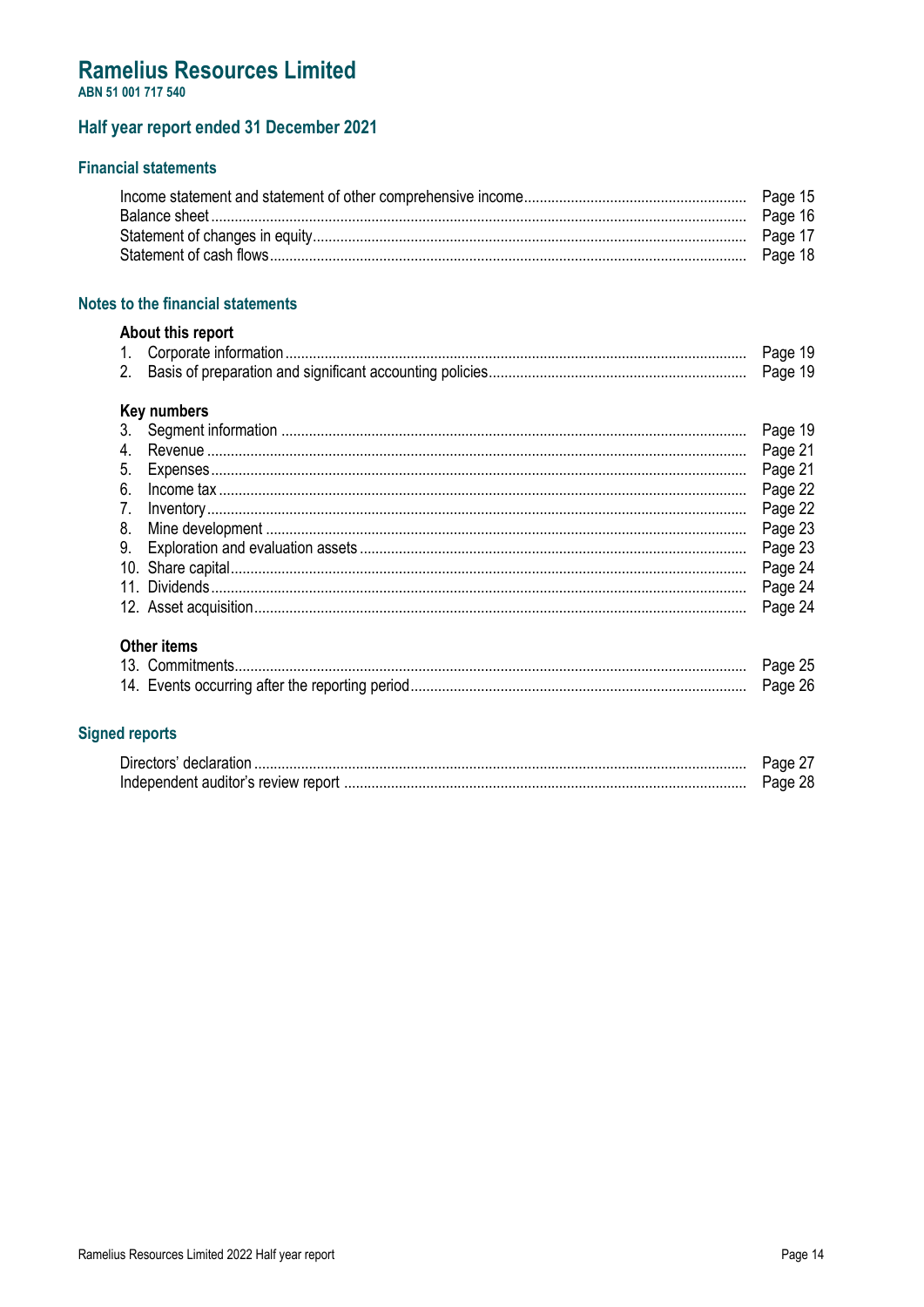### **INCOME STATEMENT**

For the half year ended 31 December 2021

|             | 2021         | 2020                |
|-------------|--------------|---------------------|
| <b>Note</b> | \$'000       | \$'000              |
|             |              |                     |
|             |              |                     |
| 4(a)        | 310,077      | 342,226             |
| 5(a)        | (220,675)    | (218, 169)          |
|             | 89,402       | 124,057             |
|             |              |                     |
| 5(b)        | (13, 675)    | (11, 742)           |
|             | 30,539       | 5,982               |
|             | 229          | 470                 |
|             |              | (2, 103)            |
|             | 105,466      | 116,664             |
|             |              |                     |
| 6           |              | (35, 344)           |
|             | 73,380       | 81,320              |
|             |              |                     |
|             |              |                     |
|             |              |                     |
|             | <b>Cents</b> | Cents               |
|             | 8.89         | 10.06               |
|             | 8.78         | 9.93                |
|             | 4(b)<br>5(c) | (1,029)<br>(32,086) |

### **STATEMENT OF COMPREHENSIVE INCOME**  For the half year ended 31 December 2021

|                                                                                                                | 2021<br>\$'000 | 2020<br>\$'000 |
|----------------------------------------------------------------------------------------------------------------|----------------|----------------|
| Profit for the half year                                                                                       | 73,380         | 81,320         |
| Other comprehensive income, net of tax                                                                         |                |                |
| Items that may be reclassified to profit or loss:<br>Exchange differences on translation of foreign operations | (60)           |                |
| Items that may not be reclassified to profit or loss:                                                          |                |                |
| Change in fair value of financial assets                                                                       | 951            | 488            |
| Other comprehensive income for the half year, net of tax                                                       | 891            | 488            |
| Total comprehensive income for the half year                                                                   | 74,271         | 81,808         |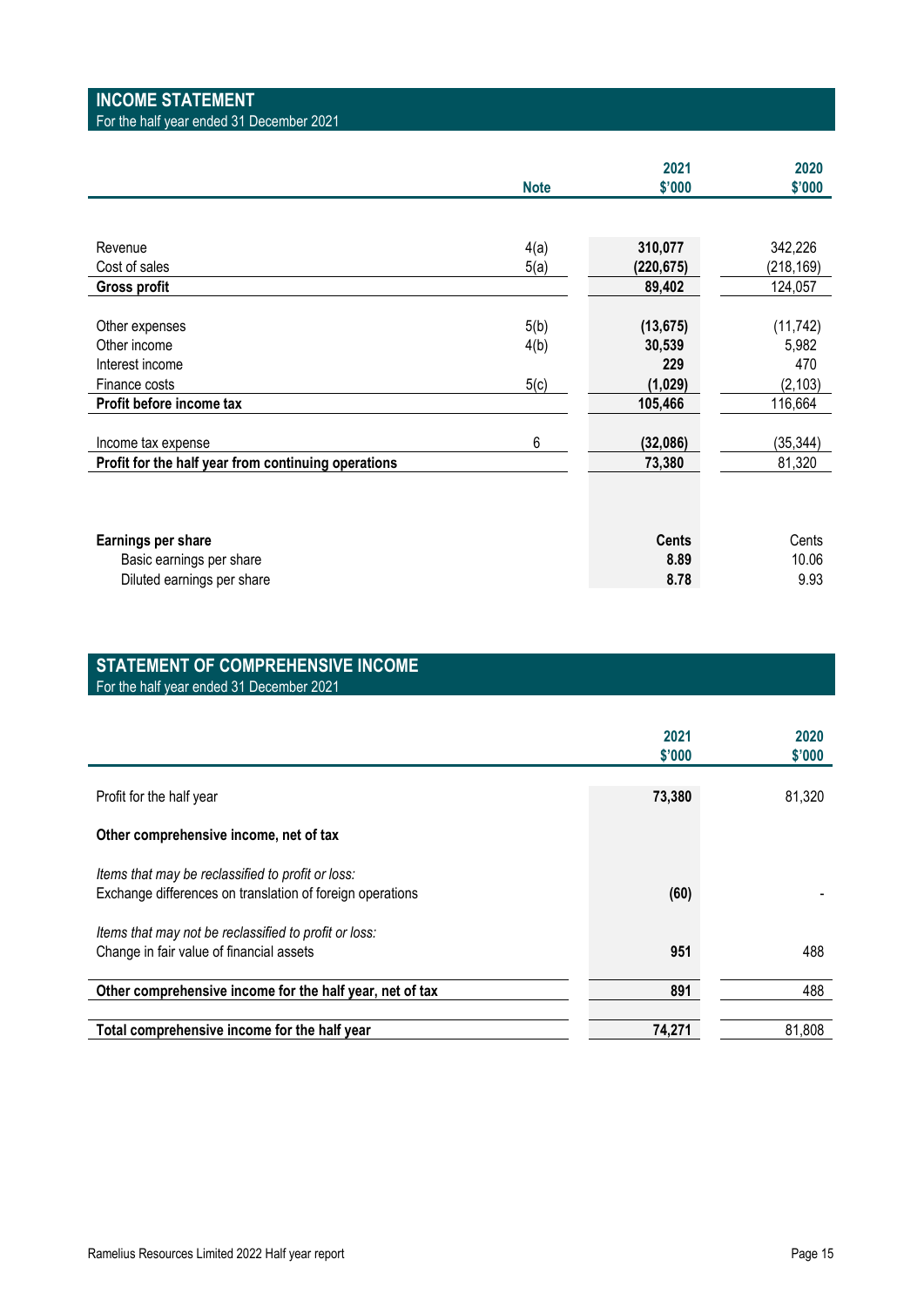| <b>BALANCE SHEET</b><br>As at 31 December 2021 |                |                       |                       |
|------------------------------------------------|----------------|-----------------------|-----------------------|
|                                                |                |                       |                       |
|                                                | <b>Note</b>    | 31 Dec 2021<br>\$'000 | 30 Jun 2021<br>\$'000 |
|                                                |                |                       |                       |
| <b>Current assets</b>                          |                |                       |                       |
| Cash and cash equivalents                      |                | 157,792               | 228,502               |
| Trade and other receivables                    |                | 7,106                 | 1,920                 |
| Inventories                                    | $\overline{7}$ | 87,192                | 100,813               |
| Other assets                                   |                | 3,827                 | 1,484                 |
| <b>Total current assets</b>                    |                | 255,917               | 332,719               |
| Non current assets                             |                |                       |                       |
| Other assets                                   |                | 502                   | 503                   |
| Investments                                    |                | 7,273                 | 6,308                 |
| Inventories                                    | 7              | 59,915                |                       |
| Property, plant, and equipment                 |                | 102,538               | 100,177               |
| Mine development                               | 8              | 371,321               | 375,338               |
| Exploration and evaluation assets              | 9              | 214,843               | 31,253                |
| <b>Total non current assets</b>                |                | 756,392               | 513,579               |
| <b>Total assets</b>                            |                | 1,012,309             | 846,298               |
| <b>Current liabilities</b>                     |                |                       |                       |
| Trade and other payables                       |                | 82,702                | 58,479                |
| Lease liabilities                              |                | 14,836                | 16,673                |
| Deferred consideration                         |                | 3,753                 | 5,186                 |
| Current tax liabilities                        |                | 13,667                | 30,342                |
| Provisions                                     |                | 11,094                | 9,205                 |
| <b>Current liabilities</b>                     |                | 126,052               | 119,885               |
| Non current liabilities                        |                |                       |                       |
| Lease liabilities                              |                | 8,185                 | 9,364                 |
| Deferred consideration                         |                | 4,069                 | 3,353                 |
| Deferred tax liabilities                       |                | 44,788                | 35,417                |
| Provisions                                     |                | 46,528                | 42,498                |
| <b>Total non current liabilities</b>           |                | 103,570               | 90,632                |
| <b>Total liabilities</b>                       |                | 229,622               | 210,517               |
| Net assets                                     |                | 782,687               | 635,781               |
|                                                |                |                       |                       |
| <b>Equity</b>                                  |                |                       |                       |
| Share capital                                  | $10$           | 466,556               | 379,391               |
| Reserves                                       |                | (26, 564)             | (33, 277)             |
| Retained earnings                              |                | 342,695               | 289,667               |
| <b>Total equity</b>                            |                | 782,687               | 635,781               |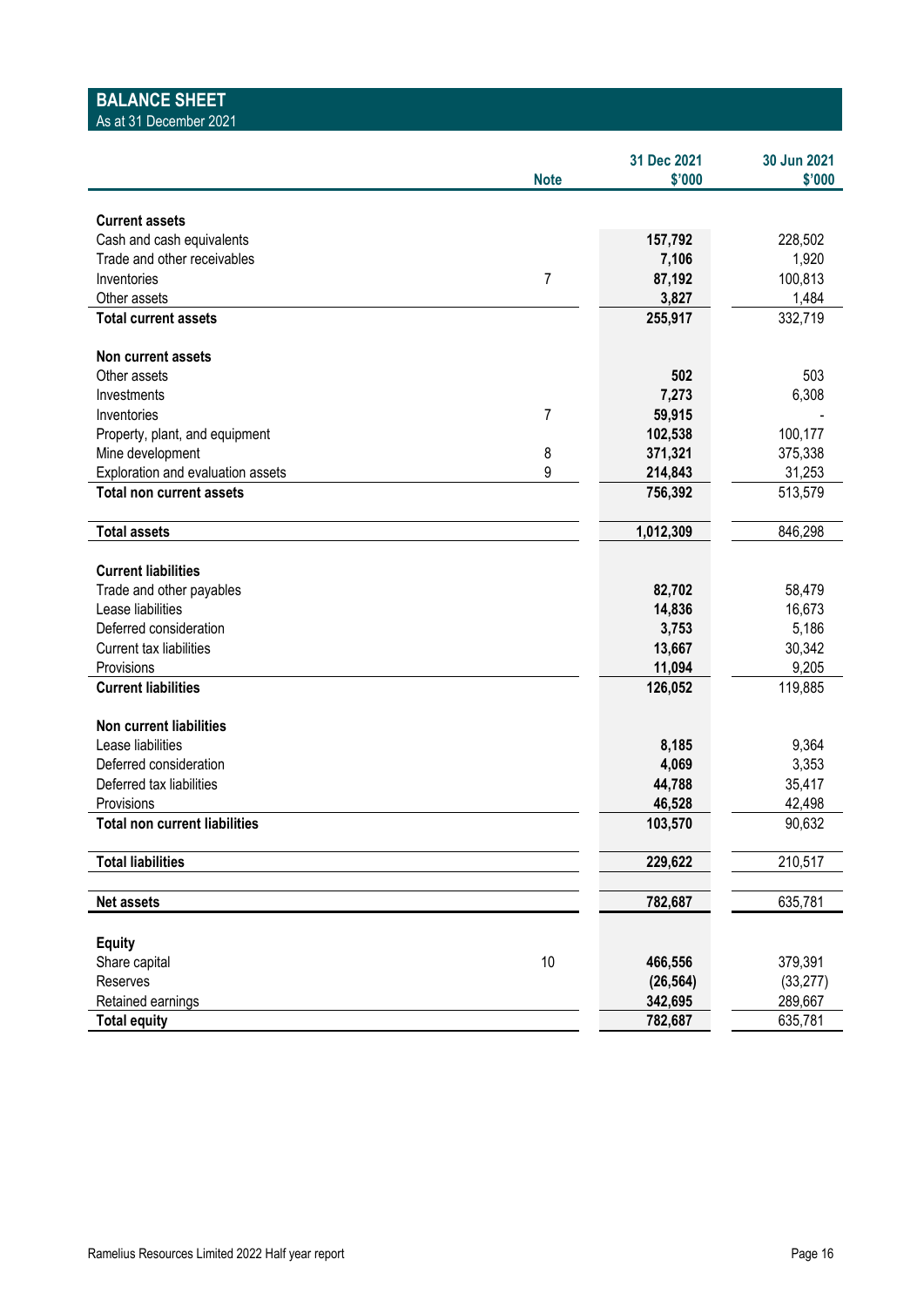### **STATEMENT OF CHANGES IN EQUITY**

### For the half year ended 31 December 2021

|                                                          |                                    | <b>Share-based</b>            |                                            |                                       |                            |
|----------------------------------------------------------|------------------------------------|-------------------------------|--------------------------------------------|---------------------------------------|----------------------------|
|                                                          | <b>Share</b><br>capital<br>\$000's | payment<br>reserve<br>\$000's | <b>Other</b><br><b>reserves</b><br>\$000's | <b>Retained</b><br>profits<br>\$000's | Total<br>equity<br>\$000's |
| Balance at 1 July 2020                                   | 370,781                            | 3,422                         | (38, 129)                                  | 179,146                               | 515,220                    |
| Profit for the half year                                 |                                    |                               |                                            | 81,320                                | 81,320                     |
| Other comprehensive income                               |                                    |                               | 488                                        |                                       | 488                        |
| <b>Total comprehensive income</b>                        | ۰                                  |                               | 488                                        | 81,320                                | 81,808                     |
| Transactions with owners in their capacity as<br>owners: |                                    |                               |                                            |                                       |                            |
| Payment of dividends                                     |                                    |                               |                                            | (16, 170)                             | (16, 170)                  |
| Share based payments                                     | 960                                | 66                            | -                                          |                                       | 1,026                      |
| Balance at 31 December 2020                              | 371,741                            | 3,488                         | (37, 641)                                  | 244,296                               | 581,884                    |

| Balance at 1 July 2021                                                           | 379,391 | 4,232                    | (37, 509) | 289,667   | 635,781   |
|----------------------------------------------------------------------------------|---------|--------------------------|-----------|-----------|-----------|
|                                                                                  |         |                          |           |           |           |
| Profit for the half year                                                         |         | $\overline{\phantom{0}}$ |           | 73,380    | 73,380    |
| Other comprehensive loss                                                         |         |                          | 891       | ٠         | 891       |
| Total comprehensive income                                                       |         |                          | 891       | 73,380    | 74,271    |
| Transactions with owners in their capacity as<br>owners:<br>Payment of dividends |         |                          |           | (20, 352) | (20, 352) |
| Share based payments                                                             | 570     | 642                      |           |           | 1,212     |
| Shares issued for the acquisition of Apollo<br>(see Note 10)                     | 86,595  |                          | 5,180     |           | 91,775    |
| <b>Balance at 31 December 2021</b>                                               | 466,556 | 4,874                    | (31, 438) | 342,695   | 782,687   |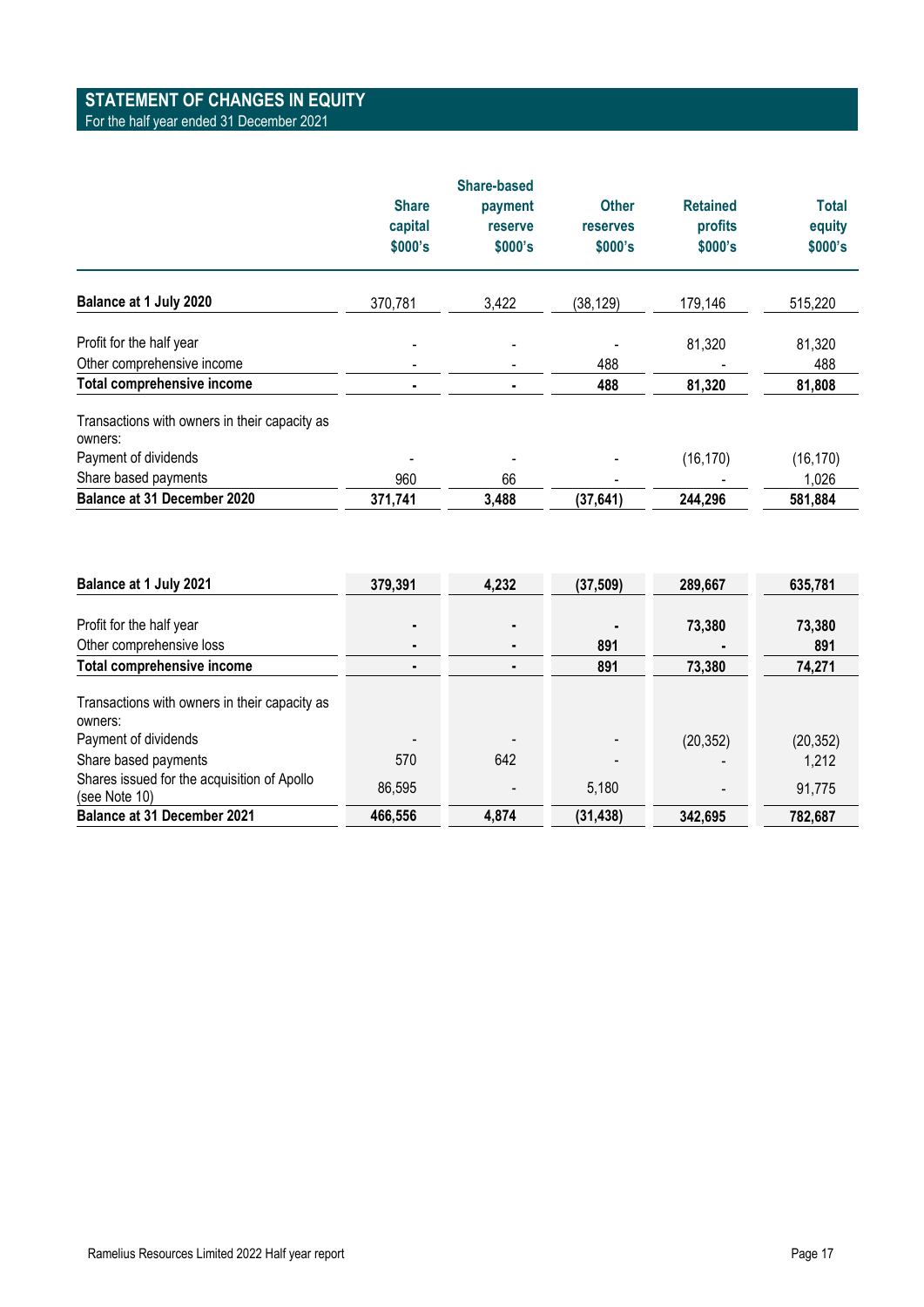### **STATEMENT OF CASH FLOWS**

For the half year ended 31 December 2021

|                                                              | <b>Note</b> | 2021<br>\$'000 | 2020<br>\$'000 |
|--------------------------------------------------------------|-------------|----------------|----------------|
| Cash flows from operating activities                         |             |                |                |
| Receipts from operations                                     |             | 310,339        | 334,883        |
| Payments to suppliers and employees                          |             | (192, 281)     | (173, 949)     |
| Interest received                                            |             | 310            | 391            |
| Income tax paid                                              |             | (39, 871)      |                |
| Net cash provided by operating activities                    |             | 78,497         | 161,325        |
|                                                              |             |                |                |
| Cash flows from investing activities                         |             |                |                |
| Payments for property, plant, and equipment                  |             | (16, 259)      | (17, 723)      |
| Payments for mine development                                |             | (50, 404)      | (58, 623)      |
| Proceeds from sale of tenements                              |             |                | 2,000          |
| Proceeds from termination of royalty                         | 4(b)        | 30,250         |                |
| Proceeds from the sale of subsidiary                         |             |                | 1,000          |
| Proceeds from sale of financial assets                       |             | 95             |                |
| Payments for acquisition of subsidiary, net of cash acquired | 12          | (67, 016)      |                |
| Loan to joint venture and joint venture parties              |             |                | (1,074)        |
| Payments for deferred consideration                          |             | (3, 268)       | (2,307)        |
| Payments for investments                                     |             | (318)          | (106)          |
| Payments for mining tenements and exploration                |             | (10,007)       | (6,630)        |
| Payments for site rehabilitation                             |             | (542)          | (353)          |
| Net cash used in investing activities                        |             | (117, 469)     | (83, 816)      |
|                                                              |             |                |                |
| Cash flows from financing activities                         |             |                |                |
| Borrowing costs and interest paid                            |             | (49)           | (301)          |
| Repayment of lease liabilities                               |             | (11, 337)      | (10, 133)      |
| Repayment of borrowings                                      |             |                | (16, 250)      |
| Dividends paid                                               |             | (20, 352)      | (16, 170)      |
| Return of secured deposits                                   |             |                | 3,370          |
| Net cash used in financing activities                        |             | (31, 738)      | (39, 484)      |
| Net (decrease) / increase in cash and cash equivalents       |             | (70, 710)      | 38,025         |
| Cash and cash equivalents at the beginning of the half year  |             | 228,502        | 165,670        |
| Cash and cash equivalents at the end of the half year        |             | 157,792        | 203,695        |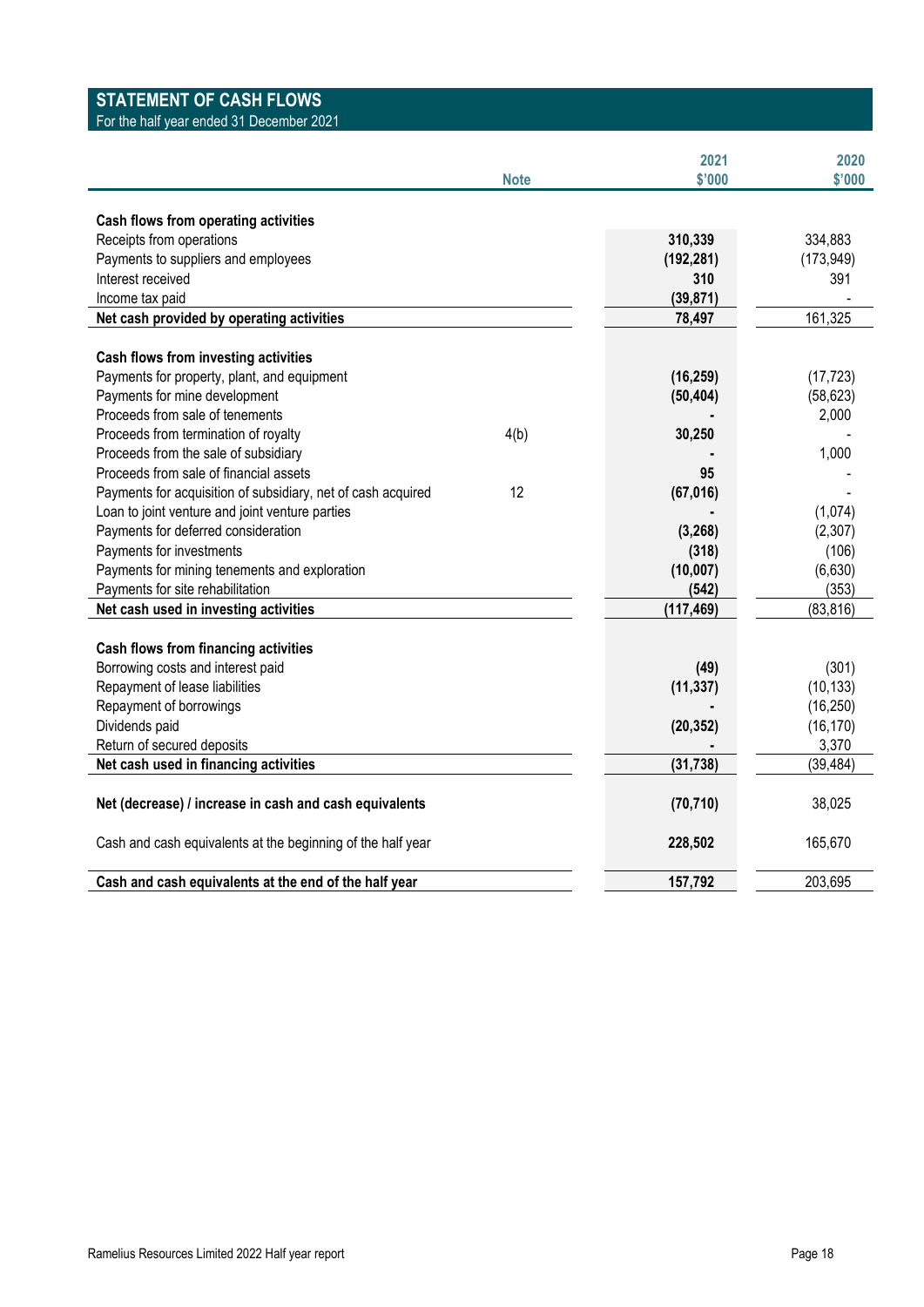### **Note 1: Corporate information**

The financial report of Ramelius Resources Limited (referred to as 'Ramelius', 'the Company' or 'the Group') for the half year ended 31 December 2021 was authorised for issue in accordance with a resolution of the directors on 23 February 2022. Ramelius is a company limited by shares incorporated in Australia whose shares are publicly traded on the Australian Securities Exchange ('the ASX').

### **Note 2: Basis of preparation and accounting policies**

#### **Statement of compliance**

The half year financial report is a general purpose financial report prepared in accordance with the *Corporations Act 2001* and AASB 134 *Interim Financial Reporting*. Compliance with AASB 134 ensures compliance with International Financial Reporting Standard IAS 34 *Interim Financial Reporting*. The half year report does not include notes of the type normally included in an annual financial report and should be read in conjunction with the most recent annual financial report.

#### **Basis of preparation**

The condensed consolidated financial statements have been prepared on the basis of historical cost, except for the revaluation of certain non current assets and financial instruments. Cost is based on the fair values of the consideration given in exchange for assets. All amounts are presented in Australian dollars, unless otherwise noted.

The Company is a company of the kind referred to in *ASIC Corporations (Rounding in Financial/Directors' Reports) Instrument*, dated 24 March 2016, and in accordance with that Corporations Instrument amounts in the financial report are rounded off to the nearest thousand dollars, unless otherwise indicated.

### **Accounting policies**

The accounting policies and methods of computation adopted in the preparation of the half year financial report are consistent with those adopted and disclosed in the Company's 2021 annual financial report for the year ended 30 June 2021 and corresponding prior period. These accounting policies are consistent with Australian Accounting Standards and with International Financial Reporting Standards.

### **New and revised Accounting Standards and Interpretations**

The Group has adopted all of the new or amended Accounting Standards and Interpretations issued by the Australian Accounting Standards Board (''AASB'') that are mandatory for the current reporting period.

Any new or amended Accounting Standards or Interpretations that are not yet mandatory have not been early adopted.

### **Note 3: Segment information**

Management has determined the operating segments based on internal reports about components of the Group that are regularly reviewed by the Chief Operating Decision Maker (CODM), being the Managing Director and Chief Executive Officer, to make strategic decisions. Reportable operating segments are Mt Magnet, Edna May and Exploration. The Group operates primarily in one business segment, namely the exploration, development and production of minerals with a focus on Gold. The CODM monitors performance in these areas separately. Unless stated otherwise, all amounts reported to the CODM are determined in accordance with accounting policies that are consistent to those adopted in the annual financial statements of the Group.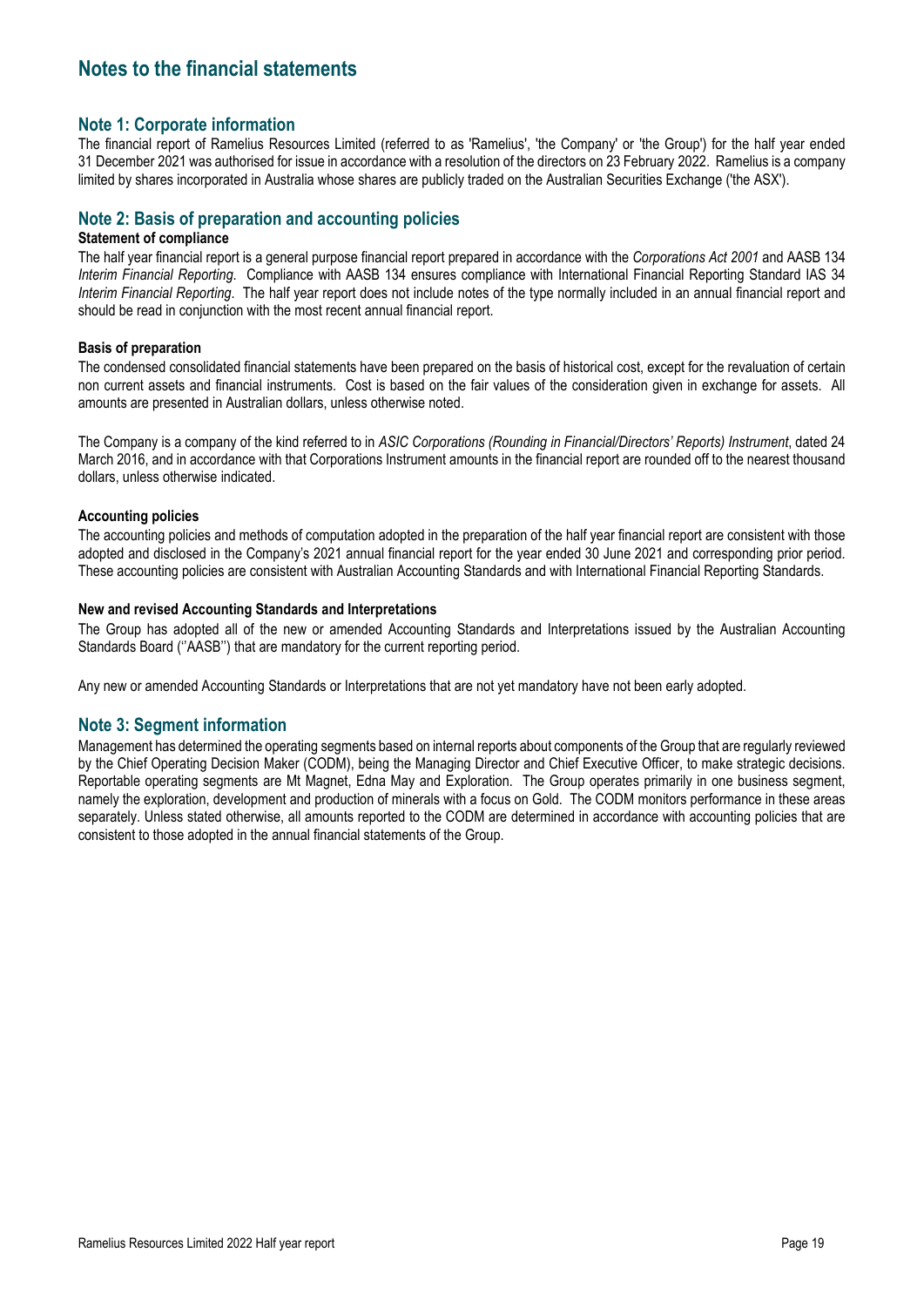Operating segment performance details for the half years ended 31 December 2021 and 31 December 2020 are set out below:

| Half year ending 31 December 2021                   | <b>Mt Magnet</b><br>\$'000 | <b>Edna May</b><br>\$'000 | <b>Exploration</b><br>\$'000 | <b>Total</b><br>\$'000 |
|-----------------------------------------------------|----------------------------|---------------------------|------------------------------|------------------------|
|                                                     |                            |                           |                              |                        |
| <b>Segment revenue</b>                              | 153,916                    | 156,161                   |                              | 310,077                |
| Cost of sales                                       | (118, 229)                 | (113, 708)                | $\blacksquare$               | (231, 937)             |
| Amortisation and depreciation                       | (36, 504)                  | (44, 622)                 |                              | (81, 126)              |
| Movement in inventory                               | 19,458                     | 27,160                    |                              | 46,618                 |
| Deferred mining costs                               | 22,876                     | 22,894                    |                              | 45,770                 |
| Gross margin                                        | 41,517                     | 47,885                    |                              | 89,402                 |
| Impairment and exploration write off                |                            | $\blacksquare$            | (2,037)                      | (2,037)                |
| Segment margin                                      | 41,517                     | 47,885                    | (2,037)                      | 87,365                 |
|                                                     |                            |                           |                              |                        |
| Interest income                                     |                            |                           |                              | 229                    |
| Finance costs                                       |                            |                           |                              | (1,029)                |
| Other income (refer note 4b)                        |                            |                           |                              | 30,539                 |
| Other items                                         |                            |                           |                              | (11, 638)              |
| Profit before income tax from continuing operations |                            |                           |                              | 105,466                |

| Half year ending 31 December 2020    | <b>Mt Magnet</b><br>\$'000 | <b>Edna May</b><br>\$'000 | <b>Exploration</b><br>\$'000 | Total<br>\$'000 |
|--------------------------------------|----------------------------|---------------------------|------------------------------|-----------------|
|                                      |                            |                           |                              |                 |
| Segment revenue                      | 202,646                    | 139,580                   |                              | 342,226         |
| Cost of sales                        | (104, 705)                 | (86, 967)                 |                              | (191, 672)      |
| Amortisation and depreciation        | (39, 684)                  | (34, 593)                 |                              | (74, 277)       |
| Movement in inventory                | (9,027)                    | 4,690                     |                              | (4, 337)        |
| Deferred mining costs                | 39,171                     | 12,946                    |                              | 52,117          |
| Gross margin                         | 88,401                     | 35,656                    |                              | 124,057         |
| Impairment and exploration write off |                            |                           | (2,680)                      | (2,680)         |
| Segment margin                       | 88,401                     | 35,656                    | (2,680)                      | 121,377         |
| Interest income                      |                            |                           |                              | 470             |
| Finance costs                        |                            |                           |                              | (2, 103)        |
| Other items                          |                            |                           |                              | (3,080)         |

**Profit before income tax from continuing operations** 116,664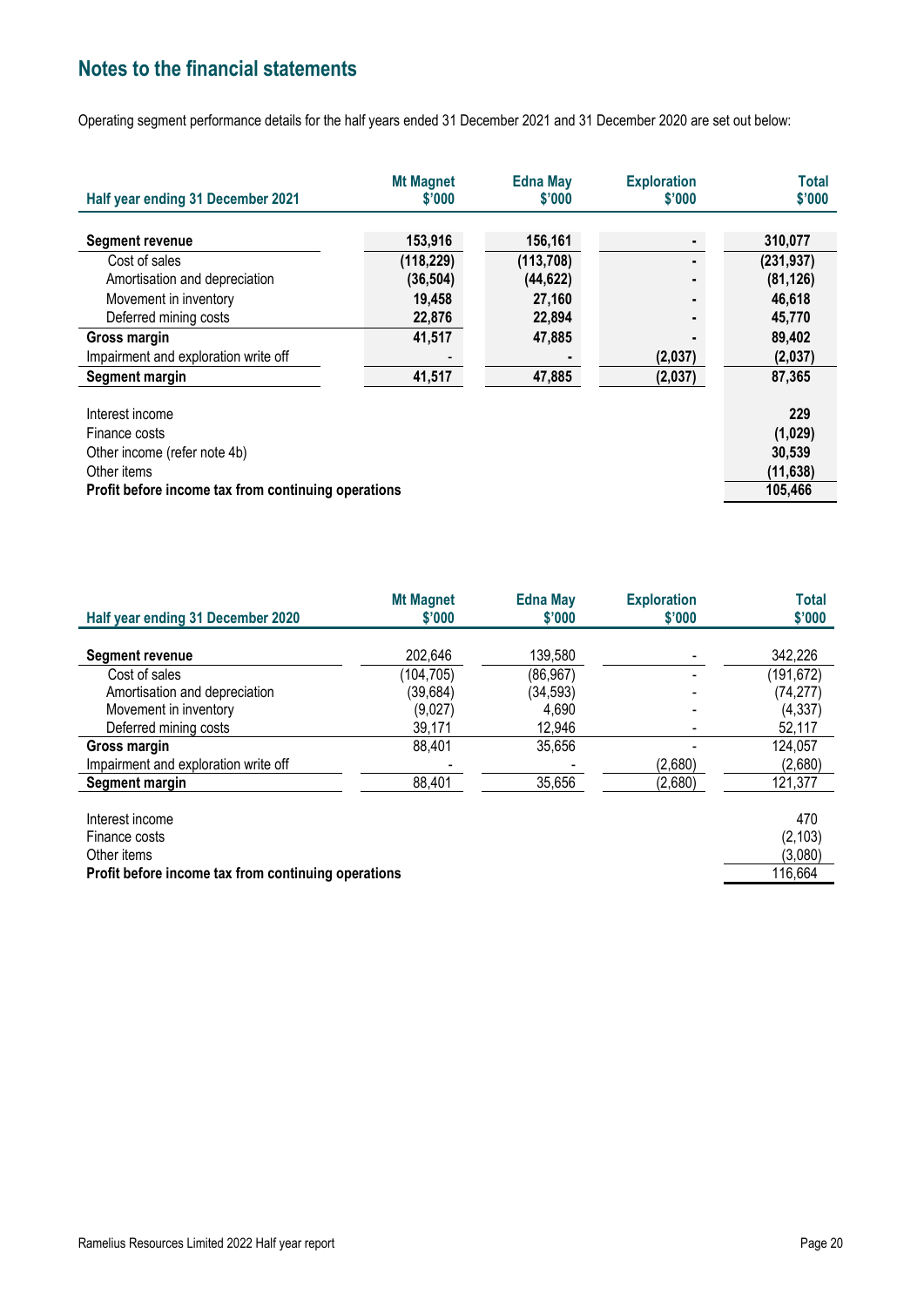### **Note 4: Revenue**

The Group derives the following types of revenue:

### *(a) Sales revenue*

| Half year ended                                | 31 Dec 2021<br>\$'000 | 31 Dec 2020<br>\$'000 |
|------------------------------------------------|-----------------------|-----------------------|
|                                                |                       |                       |
| Gold sales                                     | 309,620               | 341,732               |
| Silver sales                                   | 322                   | 396                   |
| Other revenue                                  | 135                   | 98                    |
| Total sales revenue from continuing operations | 310,077               | 342,226               |

### *(b) Other income*

| Gain on sale of non core projects             | 44     | 5,000 |
|-----------------------------------------------|--------|-------|
| Foreign exchange gains                        | 245    |       |
| Gain on termination of royalty                | 30.250 |       |
| Gain on sale of subsidiary                    |        | 982   |
| Total other income from continuing operations | 30.539 | 5.982 |

### **Note 5: Expenses**

Profit before tax includes the following expenses whose disclosure is relevant in explaining the performance of the Group:

### *(a) Cost of sales*

|                                                |             | 31 Dec 2021 | 31 Dec 2020 |
|------------------------------------------------|-------------|-------------|-------------|
| Half year ended                                | <b>Note</b> | \$'000      | \$'000      |
|                                                |             |             |             |
| Mining and milling production costs            |             | 150,374     | 102,327     |
| Employee benefits expense                      |             | 24,075      | 23,211      |
| Royalties                                      |             | 11,718      | 14,017      |
| Amortisation and depreciation                  | 8           | 81,126      | 74,277      |
| Inventory movements                            |             | (46, 618)   | 4,337       |
| Total cost of sales from continuing operations |             | 220,675     | 218,169     |

#### *(b) Other expenses*

| Half year ended                                 | <b>Note</b> | 31 Dec 2021<br>\$'000 | 31 Dec 2020<br>$$^{\prime}000$ |
|-------------------------------------------------|-------------|-----------------------|--------------------------------|
|                                                 |             |                       |                                |
| Employee benefit expense                        |             | 5,831                 | 5.021                          |
| Equity settled share based payments             |             | 1.212                 | 1,026                          |
| Other expenses                                  |             | 3.227                 | 2,443                          |
| Depreciation                                    |             | 298                   | 266                            |
| Foreign exchange losses                         |             |                       | 214                            |
| Exploration and evaluation costs                |             | 194                   | 148                            |
| Fair value of deferred consideration            |             | 358                   | 92                             |
| Fair value losses on investments FVPL           |             | 712                   |                                |
| Impairment of exploration and evaluation assets | 9           | 1.843                 | 2,532                          |
| Total other expenses from continuing operations |             | 13.675                | 11,742                         |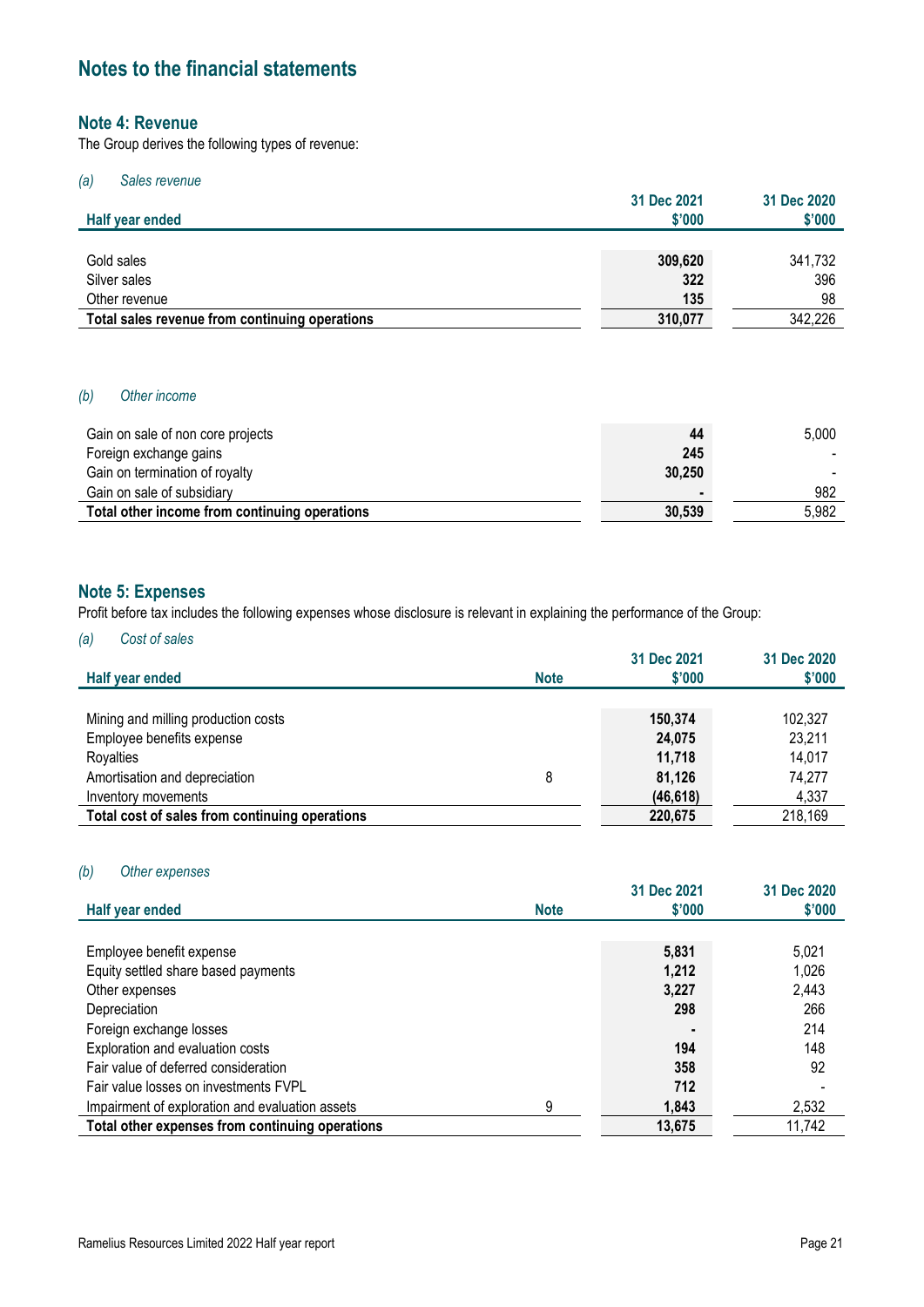### *(c) Finance costs*

|                                                |             | 31 Dec 2021 | 31 Dec 2020 |
|------------------------------------------------|-------------|-------------|-------------|
| Half year ended                                | <b>Note</b> | \$'000      | \$'000      |
|                                                |             |             |             |
| Provisions: unwinding of discount              |             | 334         | 184         |
| Deferred consideration: unwinding of discount  |             | 262         | 445         |
| Interest on leases                             |             | 384         | 505         |
| Interest and finance charges                   |             | 49          | 969         |
| Total finance costs from continuing operations |             | 1.029       | 2,103       |

### **Note 6: Income tax**

Income tax expense is recognised based on management's estimate of the weighted average effective income tax rate expected for the full financial year. The estimated average tax rate used for the half year ended 31 December 2021 is 30.4%, compared to 30.3% for 31 December 2020. The effective tax rate is higher than 30% for the half year due to non-deductible expenditure.

### **Note 7: Inventory**

|                                | 31 Dec 2021 | 30 Jun 2021 |
|--------------------------------|-------------|-------------|
|                                | \$'000      | \$'000      |
|                                |             |             |
| Current                        |             |             |
| Ore stockpiles                 | 62,508      | 76,792      |
| Gold in circuit                | 6,759       | 5,889       |
| Gold bullion and doré          | 4,165       | 4,048       |
| Gold nuggets                   | 80          | 80          |
| Consumables and supplies       | 13,680      | 14,004      |
| <b>Total current inventory</b> | 87,192      | 100,813     |
|                                |             |             |
| Non current                    |             |             |
| Ore stockpiles                 | 59,915      |             |
| Total non current inventory    | 59,915      | -           |

Ore stockpiles not expected to be processed in the 12 months after the reporting date are classified as non current inventory. There is a reasonable expectation that the processing of these stockpiles will have a future economic benefit to the Group and accordingly the value of these stockpiles is the lower of cost and net realisable value. The non current ore stockpiles represent the stockpiles held at Eridanus that are not expected to be processed in the 12 months following balance date. The determination of the current and non current portion of the ore stockpiles includes the use of estimates and judgements about when ore stockpile drawdowns for processing will occur. These estimates and judgements are based on current forecasts and mine plans.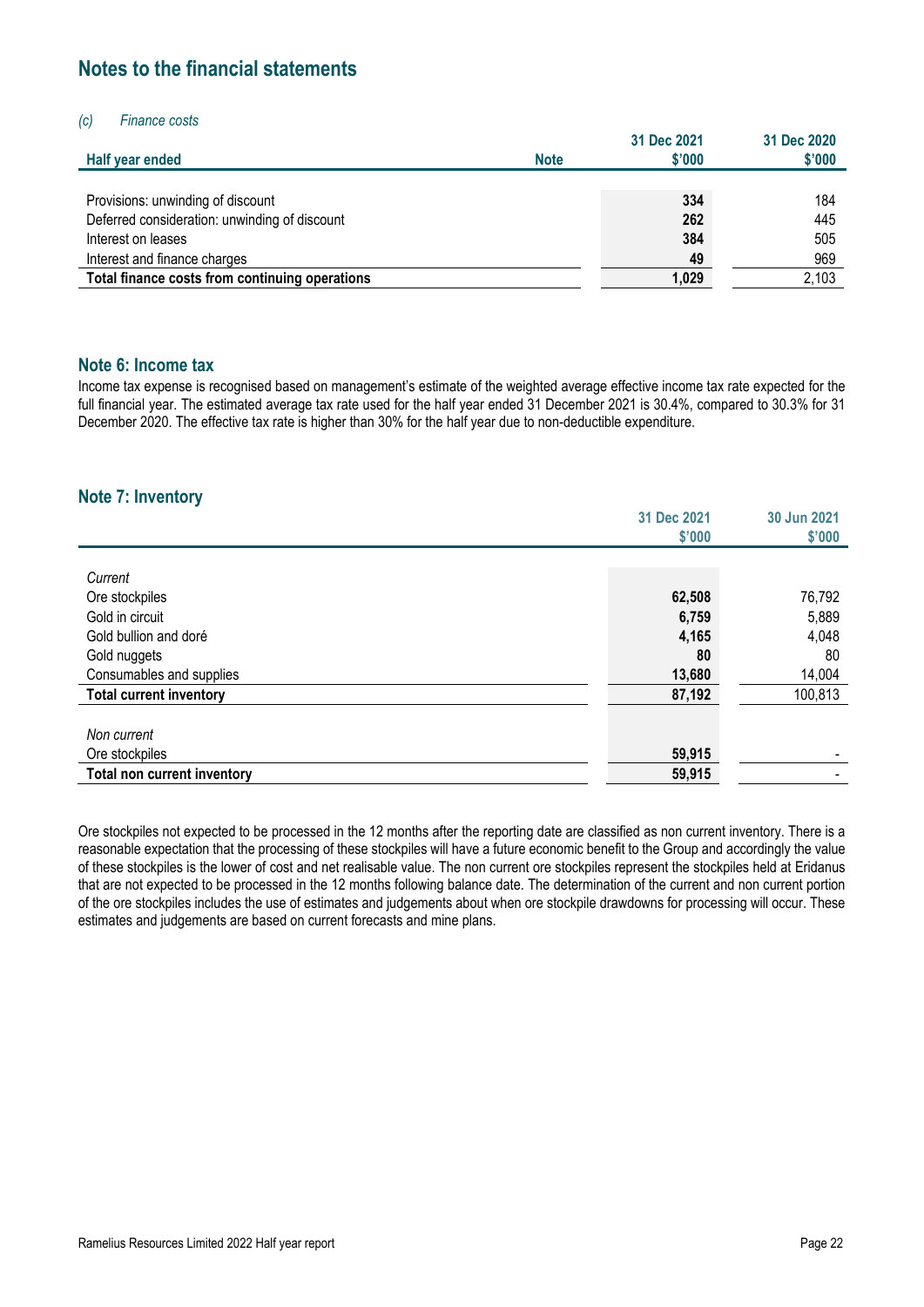### **Note 8: Mine development**

|                                                | 31 Dec 2021 | 30 Jun 2021 |
|------------------------------------------------|-------------|-------------|
|                                                | \$'000      | \$'000      |
|                                                |             |             |
| Development assets                             | 867,862     | 812,021     |
| Less: accumulated amortisation                 | (496, 541)  | (436, 683)  |
| Net book amount                                | 371,321     | 375,338     |
|                                                |             |             |
| Mine development reconciliation                |             |             |
| Opening net book amount                        | 375,338     | 208,268     |
| Additions                                      | 50,404      | 119,163     |
| Restoration and rehabilitation adjustment      | 5,220       | 2,935       |
| Transfer from property, plant, and equipment   | 217         | 181         |
| Transfer from exploration and evaluation asset |             | 173,608     |
| Amortisation                                   | (59, 858)   | (128,817)   |
| Closing net book amount                        | 371.321     | 375,338     |

The comparative information shown above, reconciling the opening and closing mine development asset written down value, is for the financial year ended 30 June 2021.

### **Note 9: Exploration and evaluation assets**

| <b>Exploration and evaluation asset reconciliation</b> |    |          |           |
|--------------------------------------------------------|----|----------|-----------|
| Opening net book amount                                |    | 31,253   | 196,247   |
| Additions on the acquisition of subsidiaries           | 12 | 175,620  |           |
| Additions                                              |    | 9,813    | 13,652    |
| <b>Disposals</b>                                       |    |          | (18)      |
| Impairment                                             |    | (1, 843) | (5,014)   |
| Exchange differences                                   |    |          | (6)       |
| Transfer to development asset                          |    |          | (173,608) |
| <b>Closing net book amount</b>                         |    | 214,843  | 31,253    |

The comparative information shown above, reconciling the opening and closing exploration and evaluation expenditure written down value, is for the financial year ended 30 June 2021.

### *(i) Impairment*

At reporting date, the Group undertook an assessment of the carrying amount of its exploration and evaluation assets. During the period the Group identified indicators of impairment on certain exploration and evaluation assets under *AASB 6 Exploration and Evaluation of Mineral Resources*. As a result of this review, an impairment loss of \$1.8 million (30 June 21: \$5.0 million) has been recognised in the income statement in relation to areas of interest where results have been unsuccessful and no future exploration and evaluation activities are expected.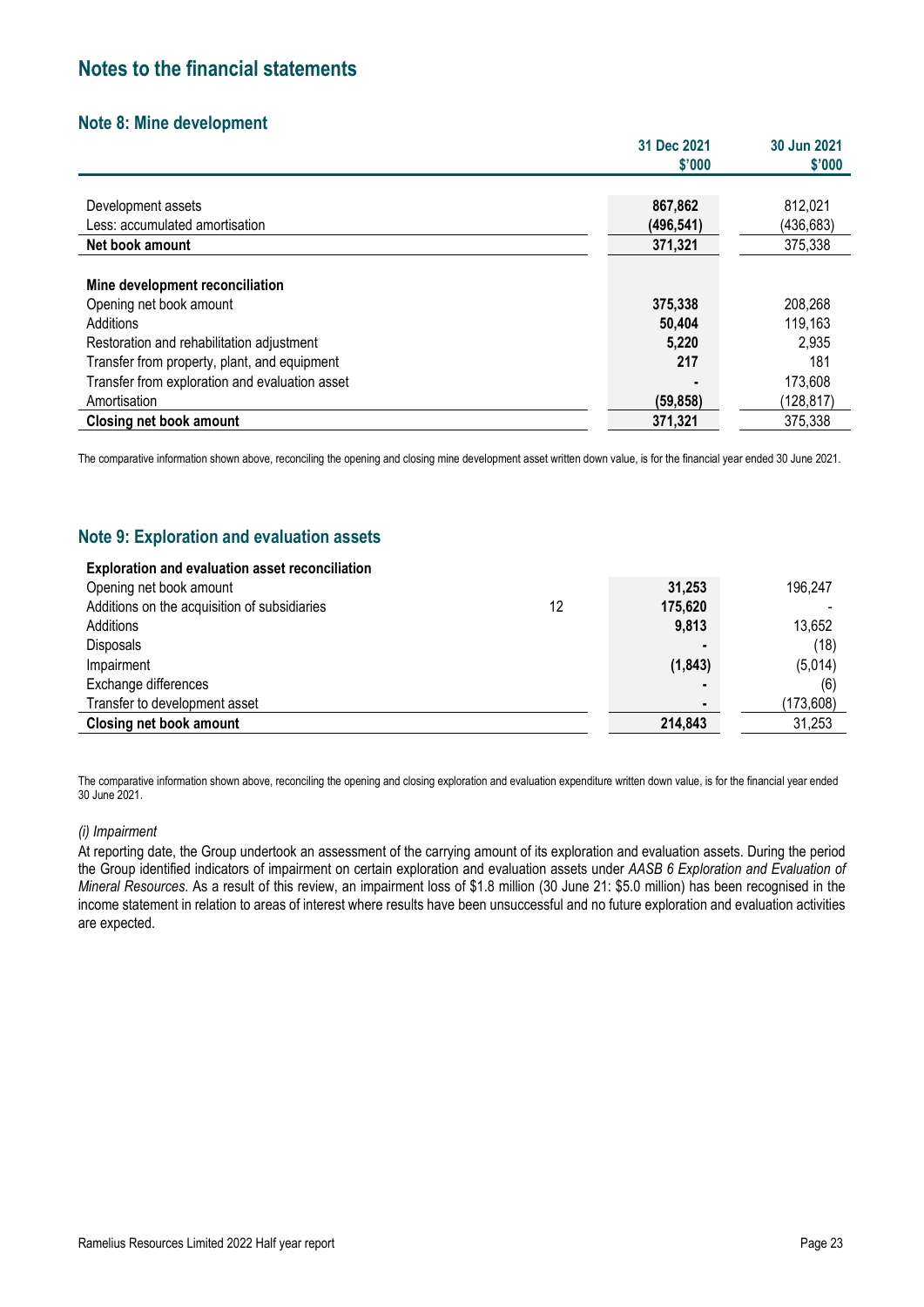### **Note 10: Share capital**

|                                                                   | <b>Number of</b> |         |
|-------------------------------------------------------------------|------------------|---------|
|                                                                   | shares           | \$'000  |
| <b>Ordinary shares</b>                                            |                  |         |
| Share capital at 1 July 2020                                      | 805,954,460      | 370,781 |
| Shares issued from exercise of performance rights                 | 3,062,806        | 960     |
| Shares issues as consideration for asset aquisiton <sup>1</sup>   | 5,000,000        | 7,650   |
| At 30 June 2021                                                   | 814,017,266      | 379,391 |
|                                                                   |                  |         |
| Shares issued from exercise of performance rights                 | 1,517,471        | 570     |
| Shares issued as consideration for asset acquisition <sup>2</sup> | 51,850,372       | 86,595  |
| At 31 December 2021                                               | 867,385,109      | 466,556 |

<sup>1</sup> Represents the shares issued for the acquisition of the minority interest of the Tampia Gold Mine.

2 Represents the shares issued for the acquisition of Apollo Consolidated Limited (refer note 12).

### **Note 11: Dividends**

|                                                                                                                           | 31 Dec 2021<br>\$'000 | 31 Dec 2020<br>\$'000 |
|---------------------------------------------------------------------------------------------------------------------------|-----------------------|-----------------------|
| Final dividend for the year ended 30 June 2021 of 2.5 cents (2020:2 cents)<br>per fully paid share paid on 4 October 2021 | 20.352                | 16.170                |

### **Note 12: Asset acquisition**

### *Rebecca Gold Project (Apollo Consolidated Limited)*

The Rebecca Gold Project **(Rebecca**) is the primary asset of Apollo Consolidated Limited (**Apollo**) which was acquired by Ramelius during the period. Rebecca comprises 160km2 of tenure located approximately 150km east of Kalgoorlie in the Eastern Goldfields of Western Australia. The Rebecca Gold Project currently consists of three deposits being Rebecca, Duke, and Duchess along with the Cleo discovery (located 1.5km west of the Rebecca deposit). The Mineral Resource estimate is currently 29.1Mt at 1.2g/t for 1.1 million ounces of contained gold.

On 18 October 2021 Ramelius announced an off market takeover offer for Apollo. Under the offer Apollo shareholders were to receive 0.1375 Ramelius shares and cash consideration of A\$0.34 for every Apollo share held. On the same day, the Apollo Board unanimously recommended that Apollo shareholders accept the Ramelius offer. On 1 November 2021, in response to a competing proposal from Gold Road Resources Ltd, Ramelius increased its offer to 0.1778 Ramelius shares and cash consideration of A\$0.34 for every Apollo share and made the offer unconditional which again was unanimously supported by the Apollo Board.

Control was obtained on 12 November 2021 with Ramelius holding a relevant interest in Apollo of 51.6%, or 150,426,011 Apollo shares. The compulsory acquisition process commenced on 7 December 2021 with Ramelius obtaining 100% control on 17 December 2021.

Up to 31 December 2021 a total of \$67.0 million of cash consideration (net of cash acquired) was paid along with 50,858,611 Ramelius shares issued to Apollo share and option holders as part of the takeover. Subsequent to the period end a total of \$2.1 million cash consideration was paid along with 991,761 Ramelius shares issued relating to the compulsory acquisition process. Acquisition costs totalled \$11.0 million which includes an estimate of the stamp duty payable on the transaction.

The Group has determined that acquisition of Apollo does not constitute a business combination in accordance with *AASB 3 Business Combinations*. The acquisition of the net assets meets the definition of, and has been accounted for, as an asset acquisition. When an asset acquisition does not constitute a business combination, the assets and liabilities are assigned a carrying amount based on their relative fair values in an asset purchase transaction and no deferred tax will arise in relation to the acquired assets and assumed liabilities as the initial recognition exemption for deferred tax under *AASB 112 Income Taxes* is applied. No goodwill arises on the acquisition and transactions costs of the acquisition are included in the capitalised cost of the asset.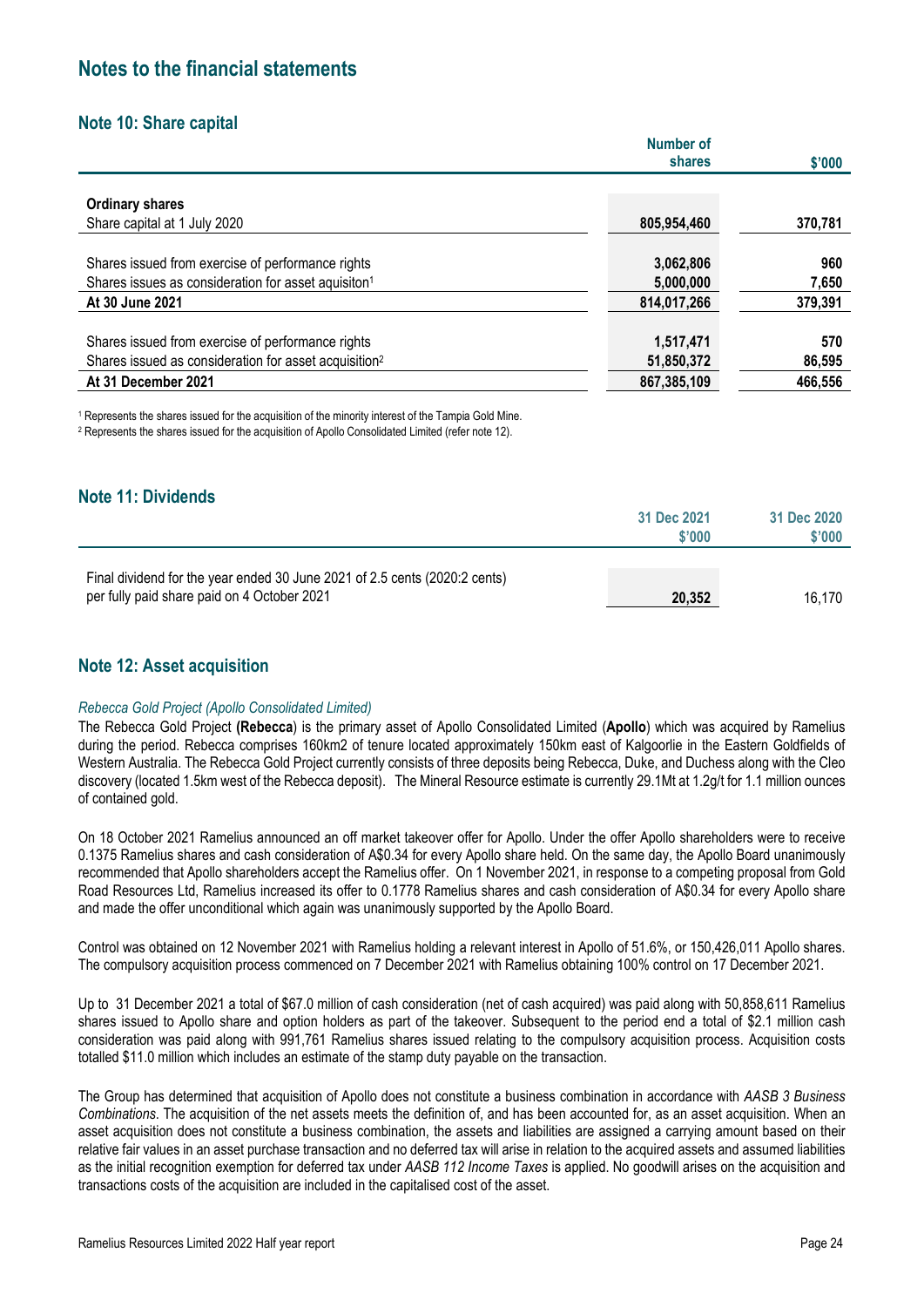Details of the purchase consideration and the net assets acquired are as follows:

| <b>Purchase consideration</b>       | \$'000  |
|-------------------------------------|---------|
|                                     |         |
| Cash paid or payable                | 101,055 |
| Ordinary shares issued (51,850,372) | 86,595  |
| NCI reserve                         | 5,180   |
| Acquisition costs                   | 11,016  |
| <b>Total purchase consideration</b> | 203,846 |

The fair value of the shares issued to Apollo shareholders is the Ramelius share price on 12 November 2021 (the date on which control was obtained) of \$1.77 per share. The value of the shares recorded in the share capital of Ramelius is the \$1.77 up to the date of control and then the Ramelius share price of the date of issue for shares issued after the control date. The difference between this share price and that at the date of control has been recorded in the NCI acquisition reserve).

| Net assets acquired              | \$'000   |
|----------------------------------|----------|
|                                  |          |
| Cash and cash equivalents        | 33,243   |
| Trade and other receivables      | 249      |
| Exploration & evaluation assets  | 175,620  |
| Trade and other payables         | (3, 334) |
| Deferred consideration           | (1, 932) |
| Net identifiable assets acquired | 203.846  |

| Outflow of cash to acquire subsidiary, net of cash acquired | \$'000    |
|-------------------------------------------------------------|-----------|
|                                                             |           |
| Cash consideration                                          | 101.055   |
| Acquisition costs                                           | 11.016    |
| Less: acquisition costs provided for but not paid           | (9,752)   |
| Less cash payable to Apollo shareholders                    | (2,060)   |
| Less: cash balance acquired                                 | (33, 243) |
| Net outflow of cash - investing activities                  | 67,016    |

### **Note 13: Commitments**

#### *(a) Gold delivery commitments*

Forward sale contracts are accounted for as sale contracts with revenue recognised once gold has been physically delivered. The physical gold delivery contracts are considered own use contracts and therefore do not fall within the scope of AASB 9 *Financial Instruments: Recognition and Measurement*. As a result, no derivatives are required to be recognised. Forward gold sale contract delivery commitments are shown below:

| <b>Gold delivery commitments</b> | <b>Gold for physical</b><br>delivery<br>Oz | <b>Contracted sales</b><br>price<br>A\$/oz | <b>Committed gold</b><br>sales value<br>\$'000 |
|----------------------------------|--------------------------------------------|--------------------------------------------|------------------------------------------------|
| As at 31 December 2021           |                                            |                                            |                                                |
|                                  |                                            |                                            |                                                |
| Within one year                  | 137,000                                    | \$2,385                                    | 326,693                                        |
| Between one and five years       | 81,500                                     | \$2,477                                    | 201,897                                        |
| Total                            | 218,500                                    | \$2,419                                    | 528,590                                        |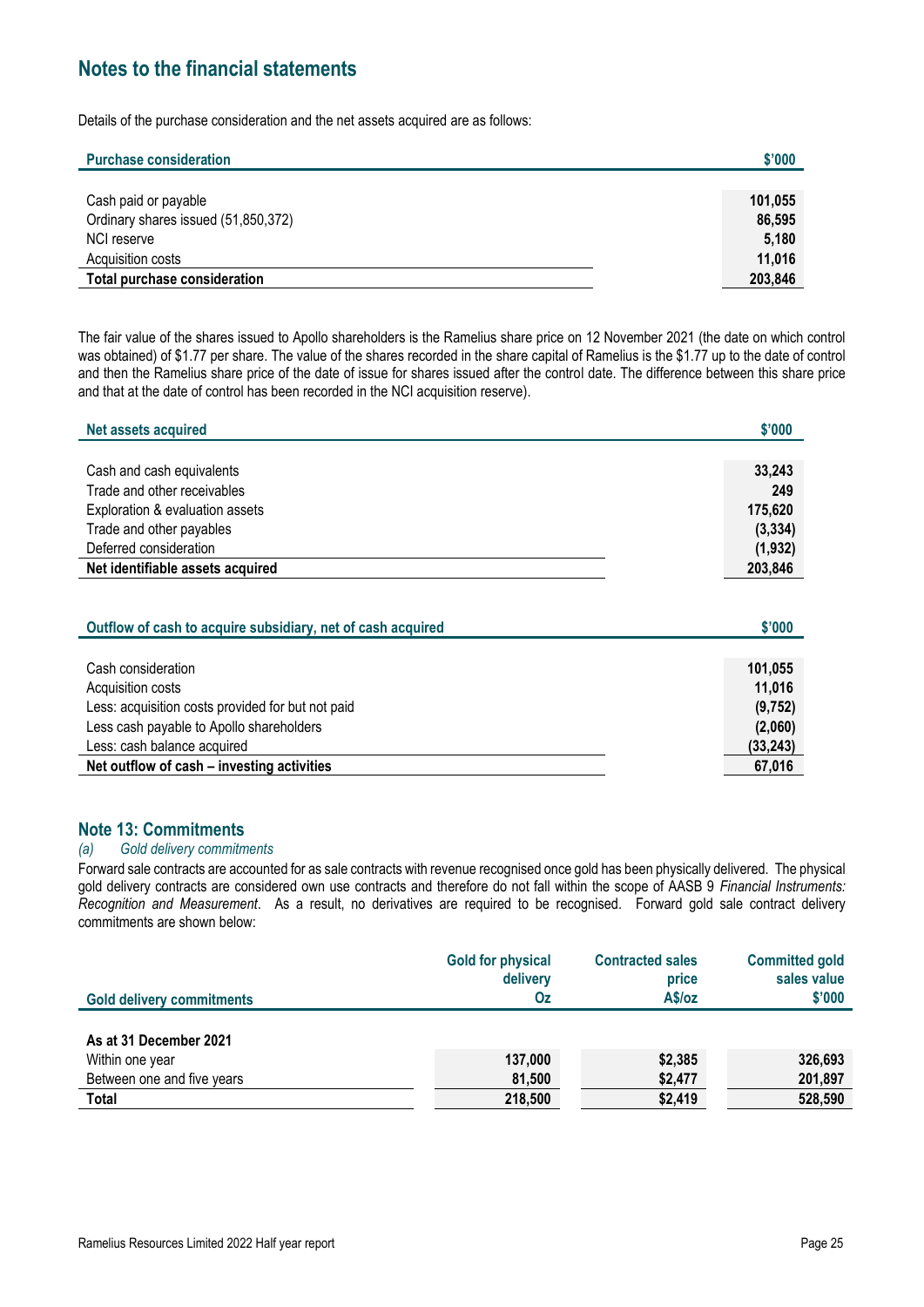|                                  | <b>Gold for physical</b><br>delivery | <b>Contracted sales</b><br>price | <b>Committed gold</b><br>sales value |
|----------------------------------|--------------------------------------|----------------------------------|--------------------------------------|
| <b>Gold delivery commitments</b> | <b>Oz</b>                            | A\$/oz                           | \$'000                               |
|                                  |                                      |                                  |                                      |
| As at 30 June 2021               |                                      |                                  |                                      |
| Within one year                  | 142,500                              | \$2,308                          | 328,927                              |
| Between one and five years       | 63,500                               | \$2,393                          | 151,994                              |
| <b>Total</b>                     | 206,000                              | \$2,335                          | 480,921                              |

### **Note 14: Events occurring after the reporting period**

There were no other matters or circumstances that have arisen since 31 December 2021 that have or may significantly affect:

(a) The Group's operations in future financial years;

(b) The results of operations in future financial years; or

(c) The Group's state of affairs in future financial years.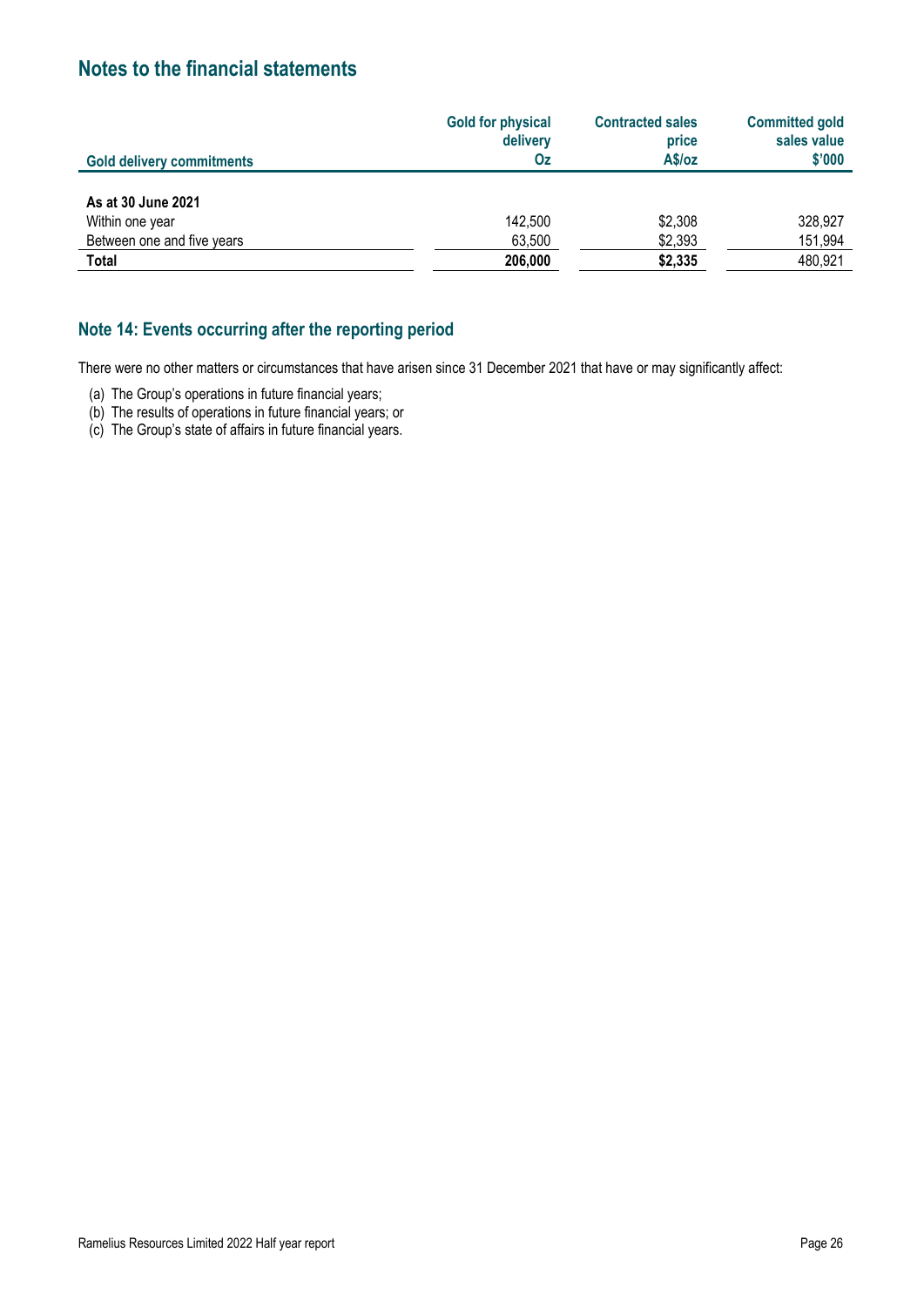### **Directors' declaration**

### **The directors declare that:**

In the director' opinion:

- (a) The financial statements and notes set out on pages 14 to 26 are in accordance with the *Corporations Act 2001,* including:
	- (i) Complying with Accounting Standards, the *Corporations Regulations 2001* and other mandatory professional reporting requirements, and
	- (ii) Giving a true and fair view of the consolidated entity's financial position as at 31 December 2021 and of its performance for the half year ended on that date.
- (b) There are reasonable grounds to believe that Ramelius Resources Limited will be able to pay its debts as and when they become due and payable.

This declaration is made in accordance with a resolution of the directors.

On behalf of the Directors

Hame  $\overline{\phantom{a}}$ 

Bob Vassie Chairman

Perth 23 February 2022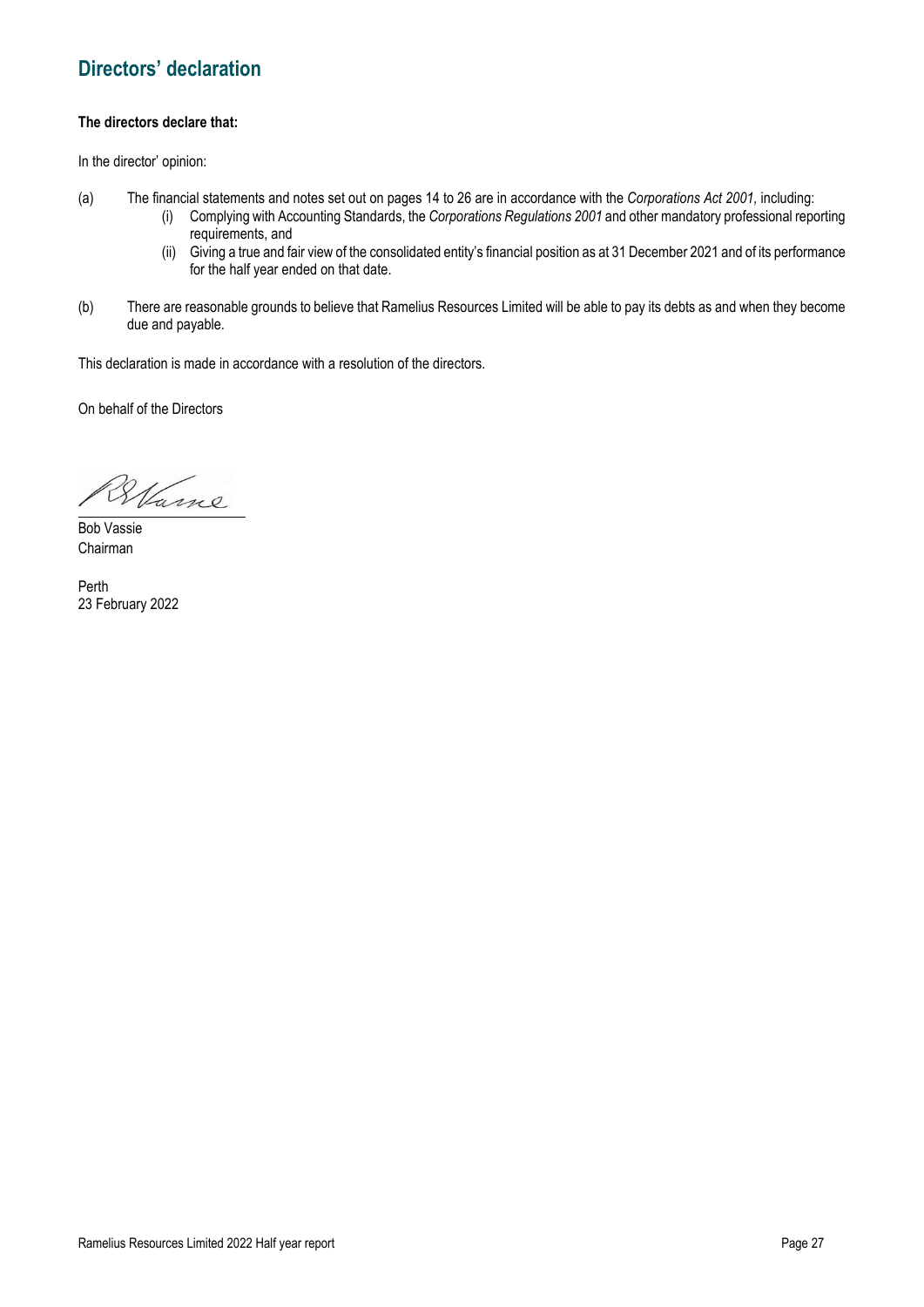# Deloitte.

Deloitte Touche Tohmatsu ABN 74 490 121 060

Tower 2, Brookfield Place 123 St Georges Terrace Perth WA 6000 GPO Box A46 Perth WA 6837 Australia

Tel: +61 8 9365 7000 Fax: +61 8 9365 7001 www.deloitte.com.au

### Independent Auditor's Review Report to the members of Ramelius Resources Limited

#### *Conclusion*

We have reviewed the half-year financial report of Ramelius Resources Limited (the "Company") and its subsidiaries (the "Group") which comprises the balance sheet as at 31 December 2021, and the income statement, the statement of comprehensive income, the statement of cash flows and the statement of changes in equity for the half-year ended on that date, notes comprising a summary of significant accounting policies and other explanatory information, and the directors' declaration as set out on pages 15 to 27.

Based on our review, which is not an audit, we have not become aware of any matter that makes us believe that the half-year financial report of the Group is not in accordance with the *Corporations Act 2001*, including:

- (a) giving a true and fair view of the Group's financial position as at 31 December 2021 and of its performance for the half-year ended on that date; and
- (b) complying with Accounting Standard AASB 134 *Interim Financial Reporting* and the *Corporations Regulations 2001*.

### *Basis for Conclusion*

We conducted our review in accordance with ASRE 2410 *Review of a Financial Report Performed by the Independent Auditor of the Entity*. Our responsibilities are further described in the *Auditor's Responsibilities for the Review of the Half-year Financial Report* section of our report. We are independent of the Group in accordance with the ethical requirements of the Accounting Professional and Ethical Standards Board's APES 110 *Code of Ethics for Professional Accountants (including Independence Standards)* (the Code) that are relevant to our audit of the annual financial report in Australia. We have also fulfilled our other ethical responsibilities in accordance with the Code.

We confirm that the independence declaration required by the *Corporations Act 2001*, which has been given to the directors of the Company, would be in the same terms if given to the directors as at the time of this auditor's review report.

### *Directors' Responsibilities for the Half-year Financial Report*

The directors of the Company are responsible for the preparation of the half-year financial report that gives a true and fair view in accordance with Australian Accounting Standards and the *Corporations Act 2001* and for such internal control as the directors determine is necessary to enable the preparation of the half-year financial report that gives a true and fair view and is free from material misstatement, whether due to fraud or error.

Liability limited by a scheme approved under Professional Standards Legislation

Member of Deloitte Asia Pacific Limited and the Deloitte organisation.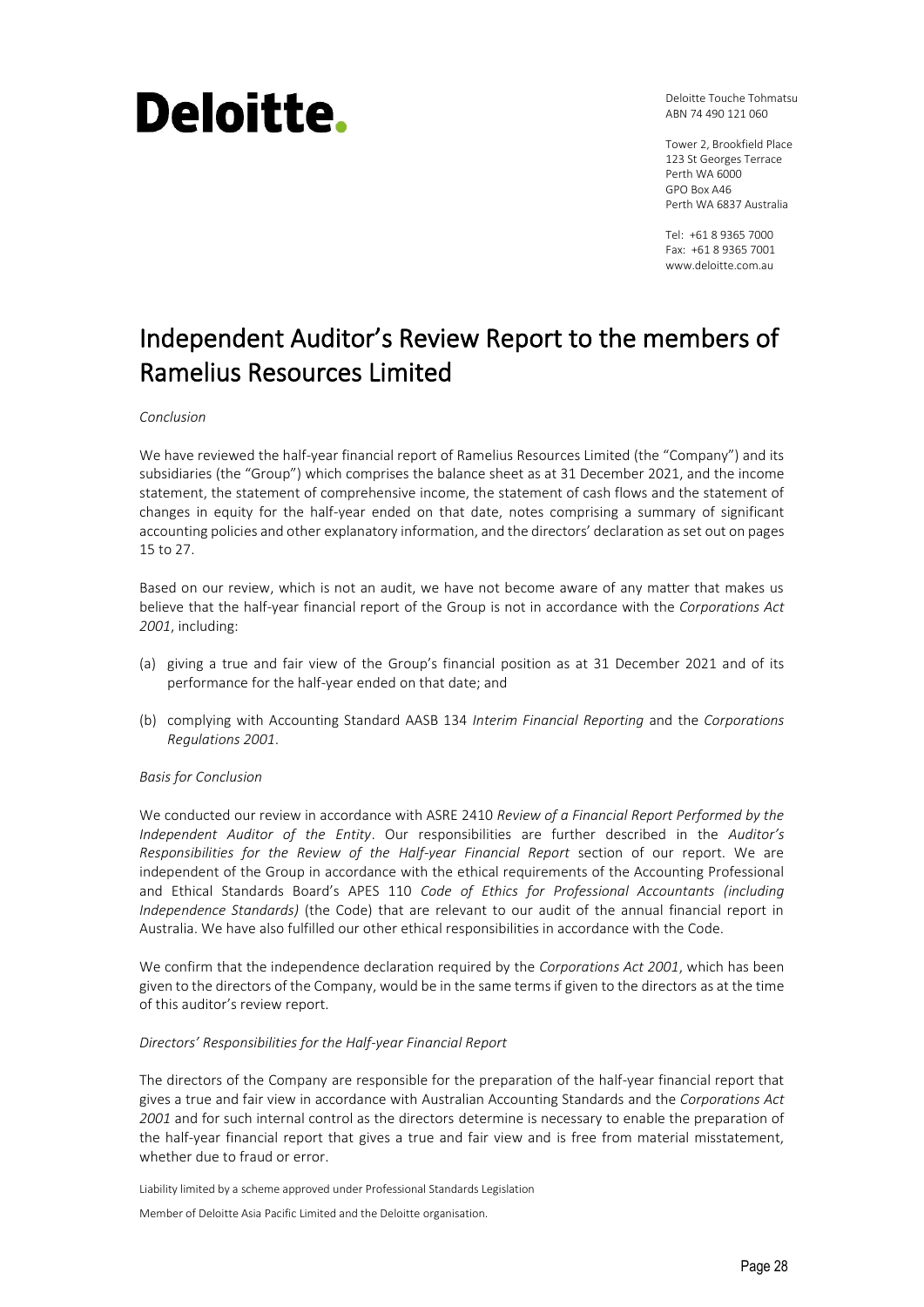## Deloitte.

### *Auditor's Responsibilities for the Review of the Half-year Financial Report*

Our responsibility is to express a conclusion on the half-year financial report based on our review. ASRE 2410 requires us to conclude whether we have become aware of any matter that makes us believe that the half-year financial report is not in accordance with the *Corporations Act 2001* including giving a true and fair view of the Group's financial position as at 31 December 2021 and its performance for the halfyear ended on that date, and complying with Accounting Standard AASB 134 *Interim Financial Reporting* and the *Corporations Regulations 2001*.

A review of a half-year financial report consists of making enquiries, primarily of persons responsible for financial and accounting matters, and applying analytical and other review procedures. A review is substantially less in scope than an audit conducted in accordance with Australian Auditing Standards and consequently does not enable us to obtain assurance that we would become aware of all significant matters that might be identified in an audit. Accordingly, we do not express an audit opinion.

dalve Tore Towner

DELOITTE TOUCHE TOHMATSU

David Newman Partner Chartered Accountants Perth, 23 February 2022